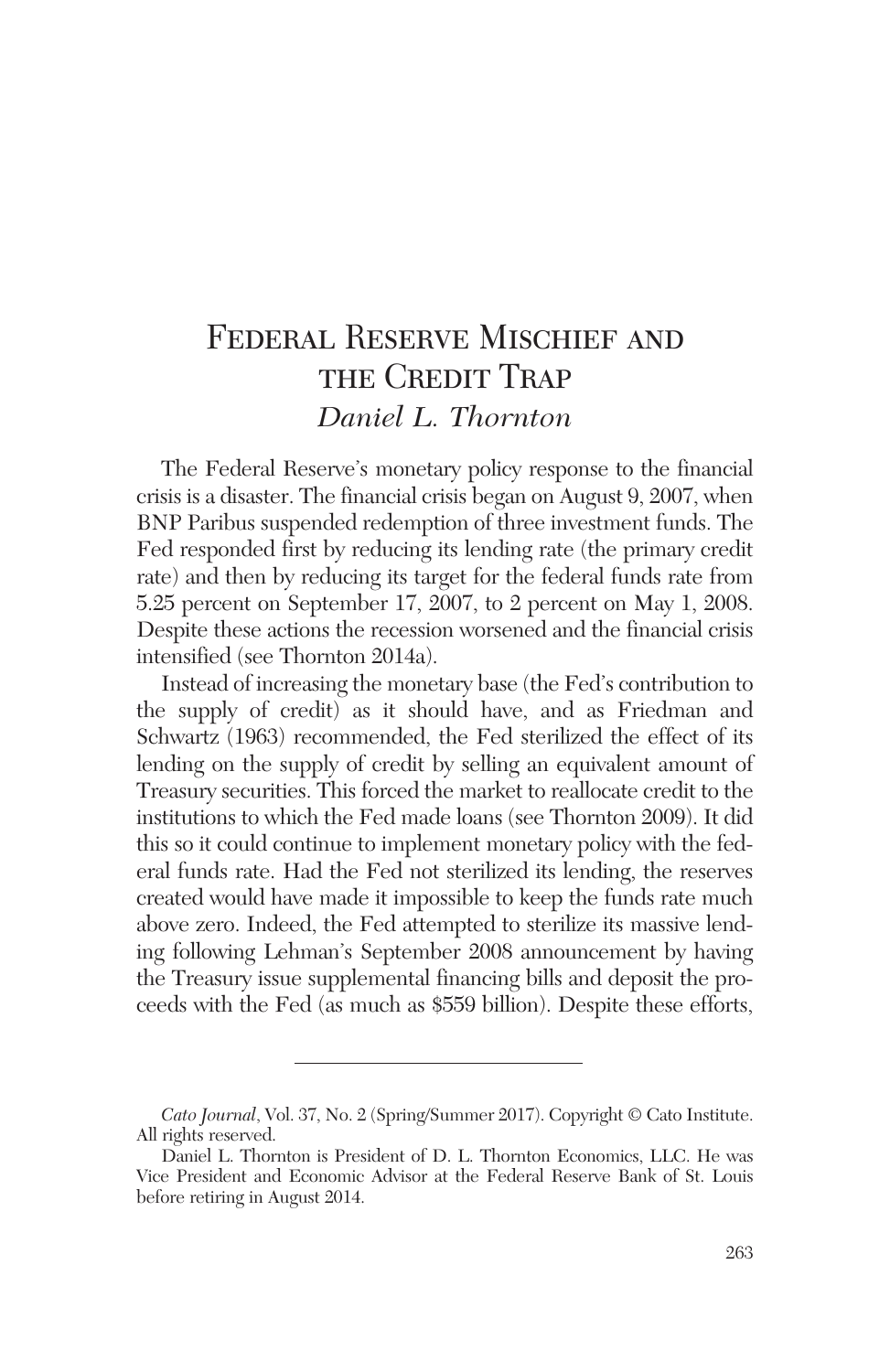the monetary base exploded, doubling in size from August to December 2008. The funds rate headed for zero, well below the Fed's 2 percent target and well in advance of the FOMC reducing the target to zero on December 15 (see Thornton 2015).

Then, instead of simply allowing its balance sheet to shrink back to its pre-Lehman level as the economy improved and lending was repaid, as would have been appropriate, the Fed engaged in a massive purchase of long-term securities—quantitative easing (QE)—in an attempt to stimulate economic growth by reducing long-term yields.

However, in this article I show why both QE and the FOMC's forward guidance policy actually had virtually no effect on long-term yields. On the other hand, the FOMC's 8-year low interest rate policy has caused long-term yields to be lower than they would have been otherwise. It is important to draw this distinction because it pinpoints the real source of the Fed's mischief.

The FOMC's low interest rate policy has resulted in excessive risk taking by citizens, pension funds, banks, and other financial institutions; a large and likely an unsustainable rise in asset prices; and an unprecedented increase in the money supply. The low interest rate policy has also distorted the allocation of economic resources in a variety of ways, many of which are impossible to determine, and may have effects that are impossible to predict. These results are the consequence of a policy that was ill conceived, motivated by fear, and lacking theoretical foundations. The last point applies to the FOMC's low interest rate policy as much as to QE and forward guidance, as it is predicated on a model that lacks empirical support and has a theoretically weak central premise. In short, the FOMC's low interest rate policy has not only failed to deliver but has also had terrible and potentially drastic consequences. An increasing number of analysts are beginning to realize this. Unfortunately, none of them are members of the FOMC.

In what follows, I will discuss the consequences of the FOMC's low interest rate policy and speculate on how it might end. I will conclude by arguing that the Fed's mischief is just the latest installment in the long history of the credit trap—a trap facilitated, if not caused, by the widespread acceptance of Keynesian economics. I will begin, however, by showing why QE and forward guidance should not have had—and, in fact, did not have—a significant effect on long-term yields.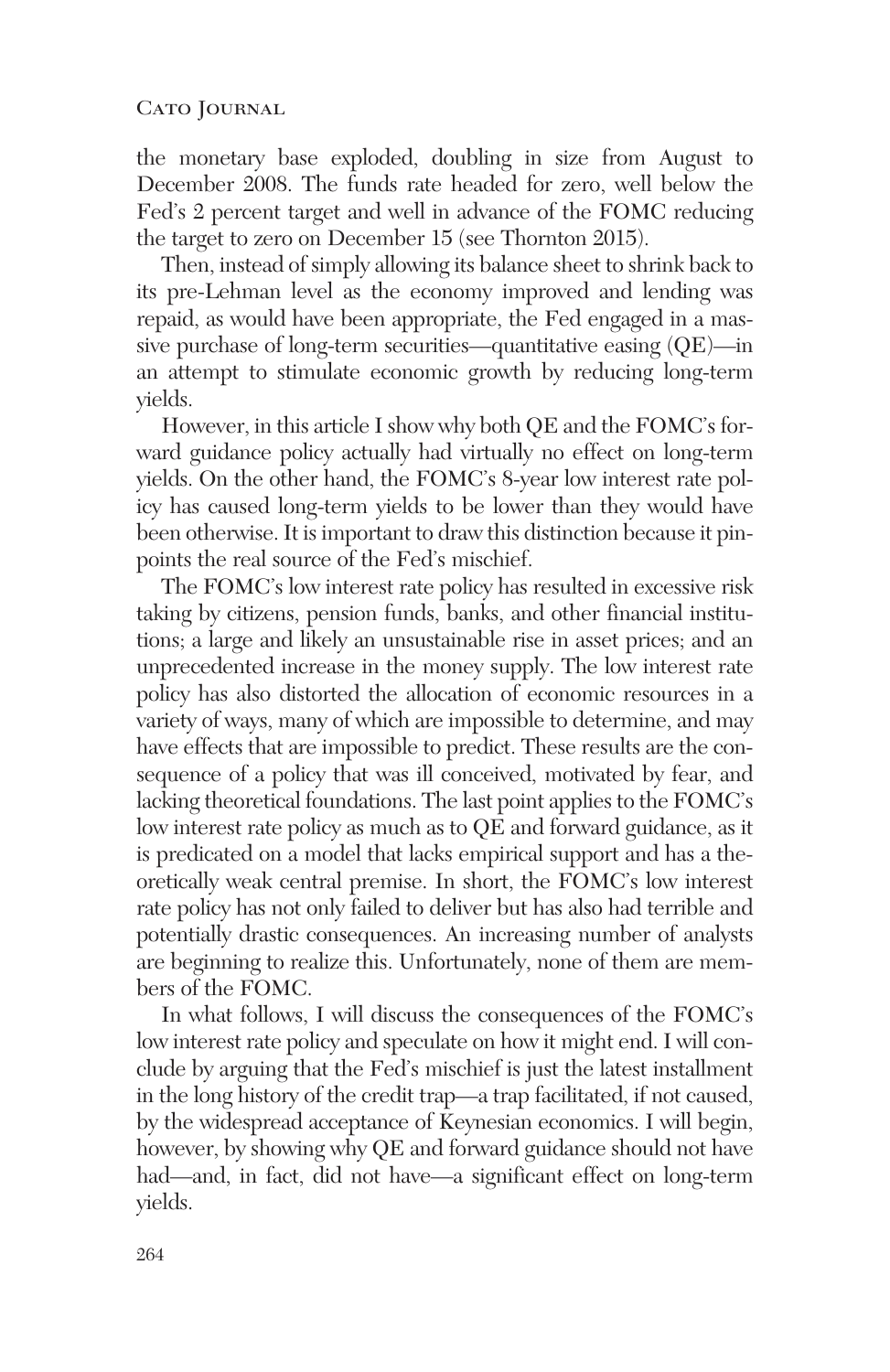# Doomed to Fail

QE and forward guidance were doomed to fail because their theoretical foundations are made of sticks, not bricks. Bernanke (2012), Gagnon et al. (2011), and others argued that QE reduced long-term interest rates through the so-called portfolio-balance channel, and by reducing term premiums on long-term debt. However, their version of the portfolio-balance channel requires that markets are segmented beyond the degree determined by the risk characteristics of bonds and market participants' aversion to risk. Specifically, it requires the market to be segmented along the yield curve, which is at odds with over 50 years of finance theory. Bernanke and others suggest that such circumstances prevailed after Lehman Brothers' bankruptcy announcement. But even this seems unlikely: the collapse of the interbank and other markets was more likely due to the fact that most banks and other financial institutions had a large quantity of mortgage-back securities (MBS) and other derivatives on their balance sheets. These securities were "toxic"—that is, no one knew exactly what they owned and, by extension, the real value of those holdings. Banks did not know the credit risk of their own MBS, let alone those of other banks. Consequently, the interbank market froze up. Other markets were also impaired. Credit risk premiums skyrocketed. But only temporarily, as is shown in Figure 1, which displays the spread between the 3-month CD and T-bill rates weekly over the period January 2007 through December 2009. This spread, which had risen from 56 basis points the week before the financial crisis began to 119 basis points the week before Lehman's announcement, jumped to 344 basis points the week of that announcement. The spread peaked at 437 basis points for the week ending October 17. Yet just as economic theory would predict, financial markets soon healed and credit risk premiums declined. By the week ending January 9, 2009, the spread was down to 96 basis points—below the pre-Lehman level. By early May, the spread dropped well below its pre-financial crisis level and remained there.

Other credit-risk spreads behaved similarly, although some returned to their pre-Lehman level more slowly. For example, Figure 2 shows the bi-weekly spread between Baa and Aaa corporate bonds yields over the same time period. The spread increased after the onset of the financial crisis and exploded following Lehman's announcement. It peaked in late December at 350 basis points.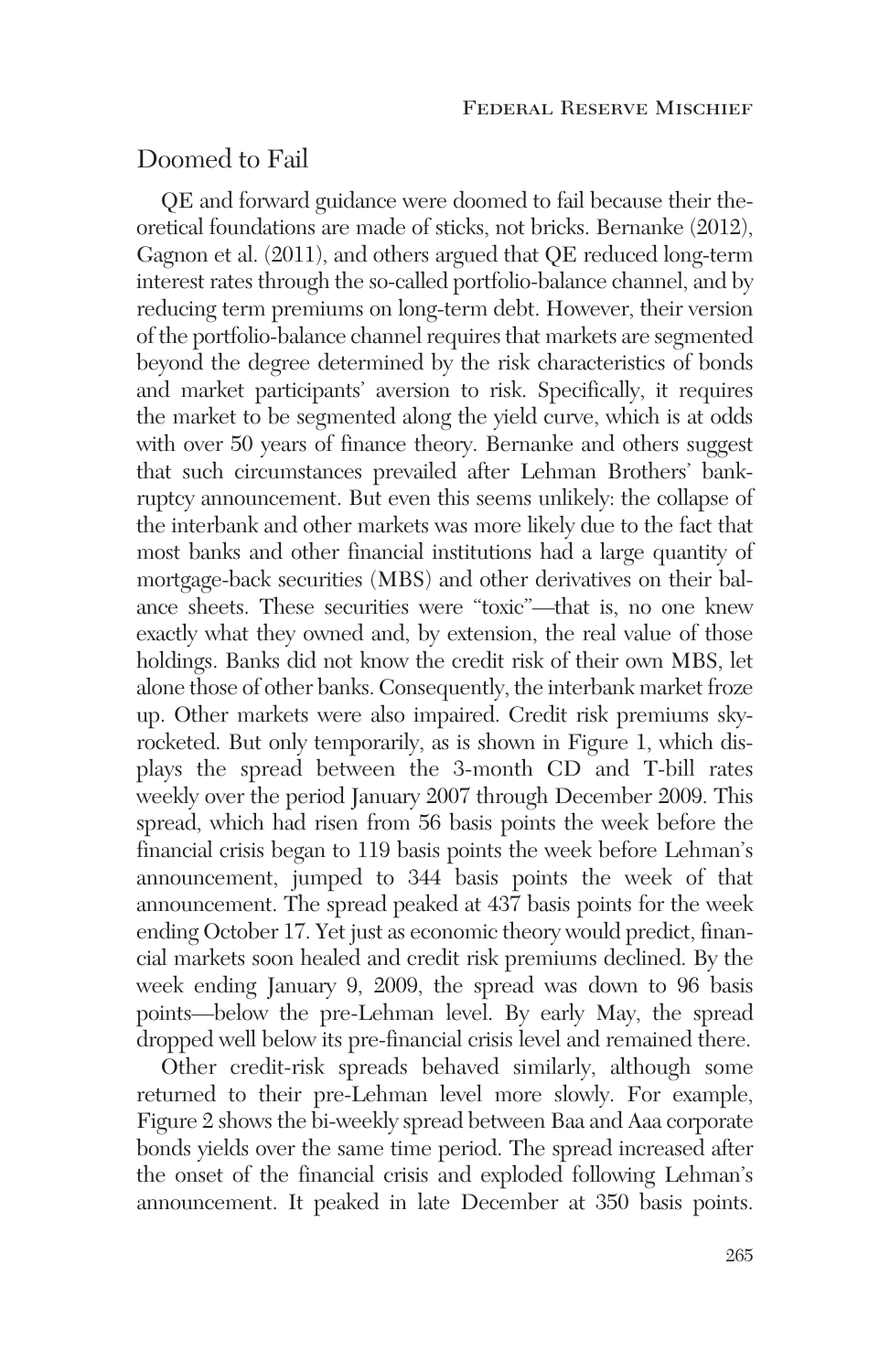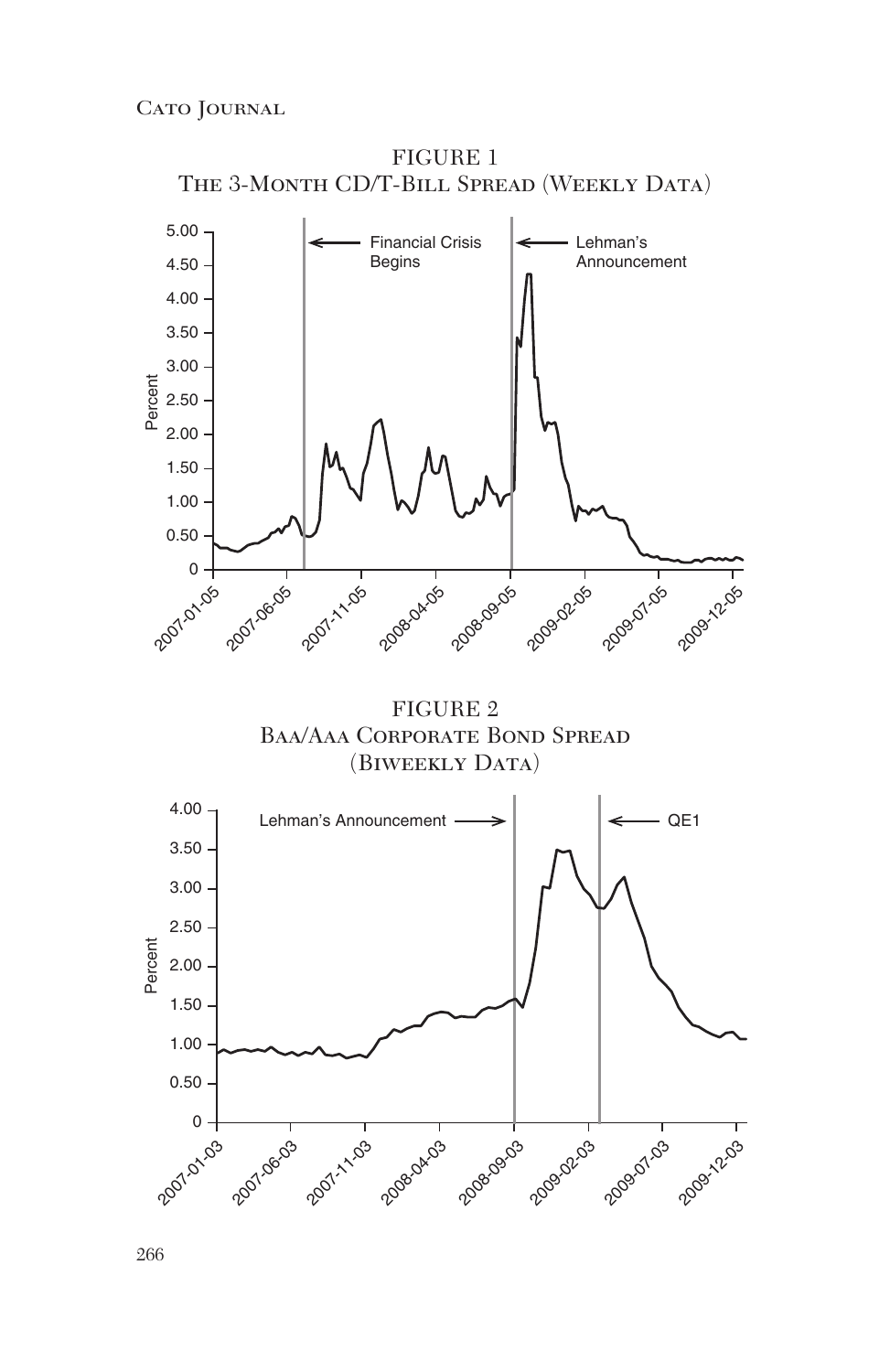Its decline was briefly interrupted when the FOMC announced that the Fed would purchase a total of \$1.75 trillion in long-term debt, because Baa yields rose relative to Aaa yields. However, this spread returned to its pre-Lehman level, about 150 basis points, by the twoweeks ending August 12. It continued to fall as the Baa yield fell relative to the Aaa yield as both yields declined.

There is no reason to believe that markets were segmented along the term structure on May 18, 2009. By these spreads and other indicators, markets were functioning well by the time the FOMC launched its massive QE program. Consequently, there is no reason to believe that QE had any significant effect on long-term yields—or on the structure of rates generally—through the portfolio-balance channel. While large by historical standards, the Fed's purchases were simply too small to have any significant effect on the level of the overall structure of interest rates (Bauer and Rudebusch 2014). Any such effect would be so small as to be undetectable.

The idea that QE reduced term premiums, which was hypothesized to occur because the Fed's purchases removed a large quantity of interest rate risk from the market, is equally fanciful. The term premium of a long-term bond relative to a short-term bond depends on two things; both are independent of the amount of bonds in the market. The first is the relative duration risk of the two bonds, which is determined solely by the relative durations of the bonds, which in turn rests on those bonds' characteristics (e.g., their relative maturities, call provisions, collateral, and so on). The second is the risk aversion of market participants, which is innate to each investor. In the case of default-risk-free Treasuries, this means the risk premium could decline only if the Fed's purchases caused the most risk-averse investors to leave the market. This seems unlikely: the most riskaverse investors are surely more likely to *remain* in the default-riskfree Treasury market, while the least risk-averse investors seek higher returns elsewhere. In that scenario, term premiums would rise, not fall. In any event, whether the term premium falls or rises depends solely on who stays in and who leaves the market.

The empirical evidence for QE significantly reducing long-term yields is no more compelling. Gagnon et al.'s (2011) present timeseries evidence suggests that the FOMC's \$1.75 trillion bond purchase reduced the term premium on 10-year Treasuries by between 38 and 82 basis points. However, as I pointed out in Thornton (2014b), that finding rests on an error that the authors made in constructing their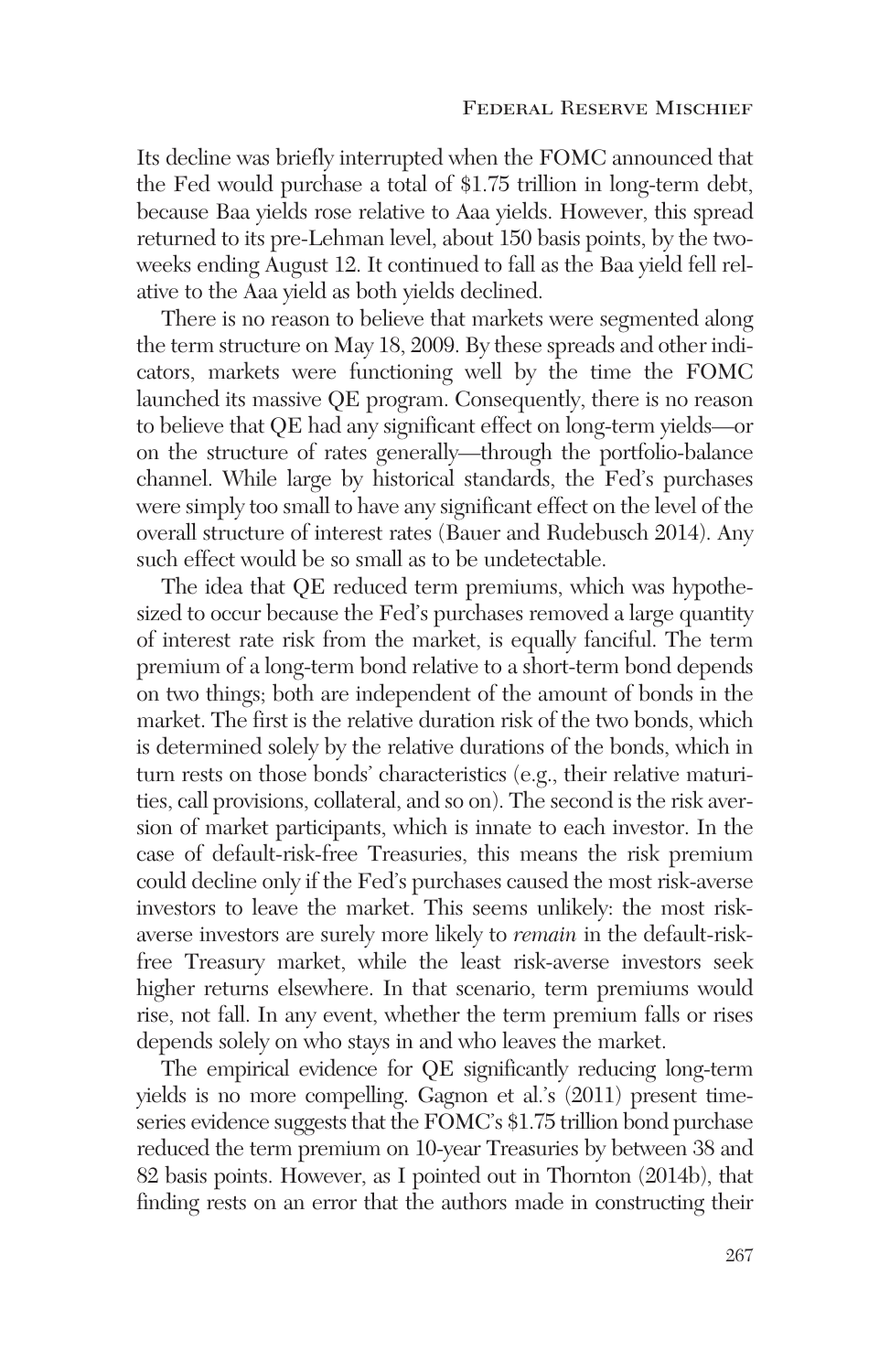"supply" measure, and was arrived at only because the authors ignored common trends in their supply, bond yield, and term premium variables.1 When these problems are corrected, there is no evidence that QE reduced the 10-year term premium *or* the 10-year Treasury yield.

The most commonly cited evidence that QE reduced long-term yields comes from event-studies. Event-studies look at the high frequency response of long-term yields to the FOMC's QE or forward guidance announcements. However, for QE to be said to have a significant effect on output and employment, the effect on long-term rates must be permanent. This is not the case: long-term yields are most often higher for an extended period following the most important QE announcements (see Thornton 2015: 20).

Furthermore, that QE event-study evidence does not meet the minimum evidentiary standard (see Thornton 2016a); namely, that announcement effects must be statistically significant and must be due solely to QE news. Only the March 18, 2009, announcement effect satisfies these requirements. But this announcement effect was so short-lived that it caused Janet Yellen to alter her opinion about the effectiveness of Treasury purchases on Treasury yields (Thornton 2015: 10–11). In any event, the estimated announcement effects are typically small unless they are summed over the entire QE period, as is the case with some researchers (e.g., Gagnon et al. 2011 and Neely 2015). That approach can be justified only if interest rates are true random walk processes—which they certainly *are not*.

The theory and evidence that forward guidance significantly reduced long-term yields is equally weak. Forward guidance is based on the expectations hypothesis of the term structure of interest rates, which suggests that the long-term interest rate is determined by market participants' expectations for the short-term rate over the holding period of the long-term security, plus a maturitiesspecific term premium. The expectations hypothesis has been massively rejected using a variety of long- and short-term rates, sample periods, and monetary policy regimes (Campbell and Shiller 1991; Sarno, Thornton, and Valente 2007; and Della Corte, Sarno, and

<sup>&</sup>lt;sup>1</sup>Specifically, from the public's holding of Treasuries the authors subtract foreign official holdings of non-Treasuries, which causes their measure of the public's holding of Treasuries to be negative after November 2007.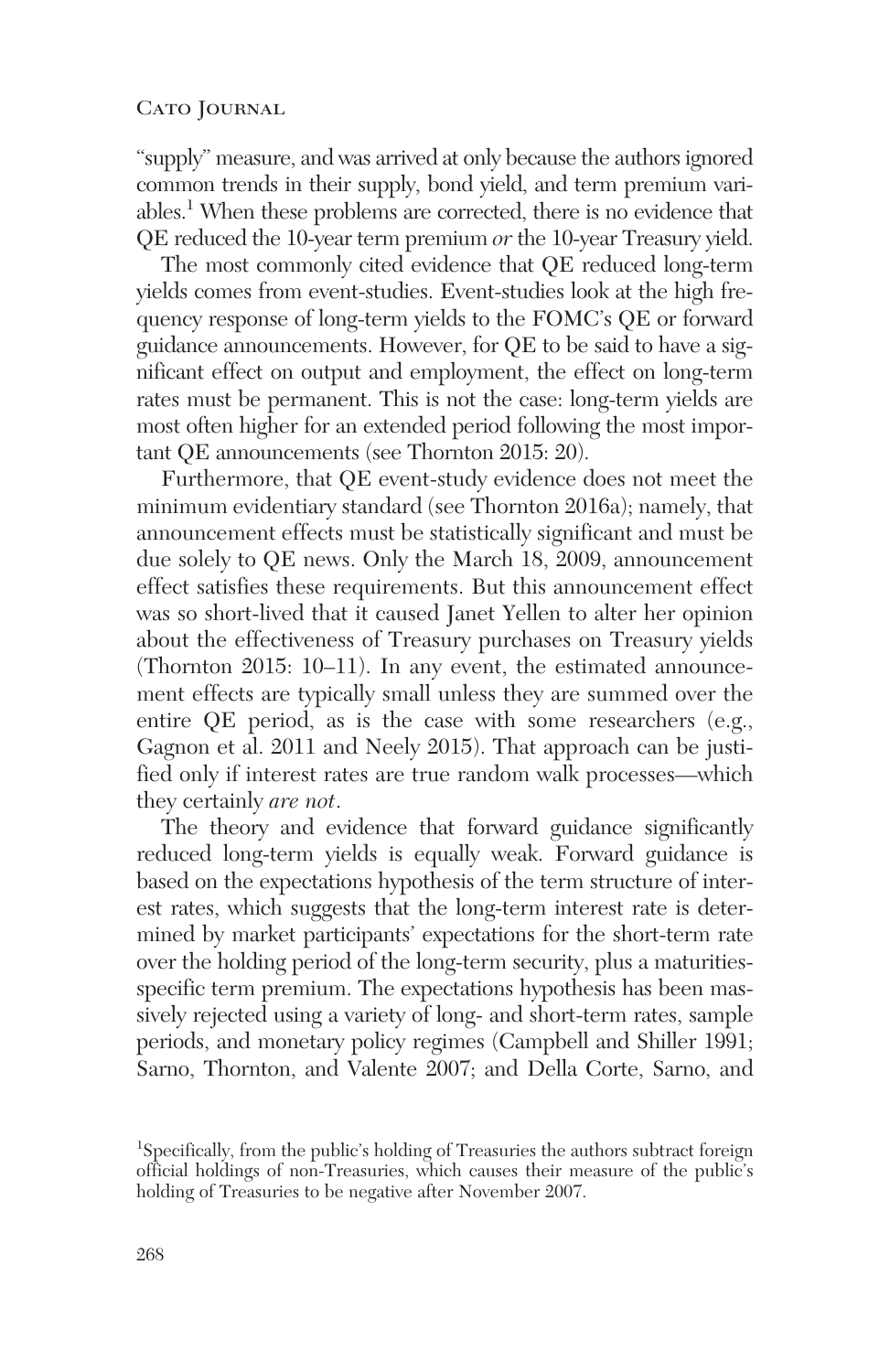Thornton 2008). This is not surprising, for a number of reasons: not the least of which is the fact that the expectations hypothesis is not a fully-specified theory (see Thornton 2017).

Furthermore, as Woodford (2012) notes, the effectiveness of forward guidance depends on the creditability of the Fed's commitment. That means the FOMC essentially eliminated forward guidance at its December 2012 meeting, when it replaced its state-contingent forward guidance with the statement, "To support continued progress toward maximum employment and price stability, the Committee expects that a highly accommodative stance of monetary policy will remain appropriate for a considerable time after the asset purchase program ends and the economic recovery strengthens." Saying "we won't raise the funds rate until we decide to" can hardly be considered creditable and effective forward guidance. Consistent with these observations, Kool and Thornton (2016) find that no central bank's forward guidance policies actually produced the intended effect.

It is particularly interesting that QE and forward guidance are based on diametrically different theories of financial markets. The expectations hypothesis assumes a high degree of substitutability among bonds across the term structure, while the effectiveness of QE is based on the assumption that markets are segmented across the term structure. Hence, if QE is effective, forward guidance cannot be, and vice versa. This suggests that, in its response to the financial crisis, the FOMC was either highly irrational or hedging its bets.

#### The Effect of the FOMC's Low Interest Rate Policy

Given their lack of theoretical foundations, and the absence of empirical evidence to support them, it seems unlikely that QE or forward guidance caused long-term rates to be lower than they would have been otherwise. Nevertheless, I am certain that the FOMC's low interest rate policy did, in fact, have this effect. I base this conclusion on my investigation of Greenspan's famous "conundrum" (see Thornton 2016b). In his February 2005 congressional testimony, Greenspan (2005) observed that the 10-year Treasury yield was essentially unchanged despite the fact that the federal funds rate target had been increased by 150 basis points. This is shown in Figure 3, which displays the federal funds rate and the 10-year Treasury yield over the period March 1983 to March 2007 (the vertical line denotes February 2005). Greenspan considered several possible explanations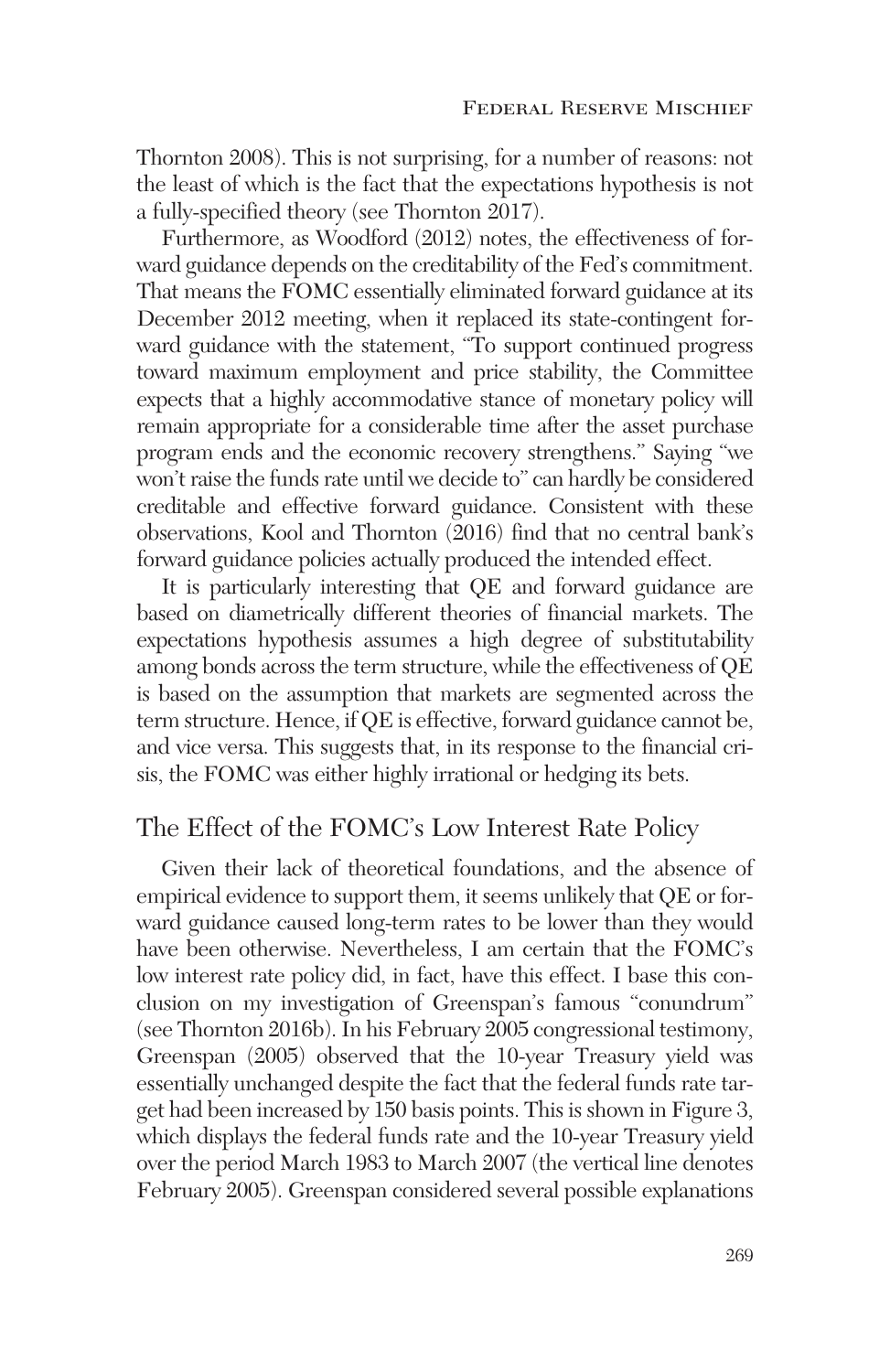

for what he saw as the 10-year yield's aberrant behavior. Rejecting them all, he declared it a conundrum.

My investigation of this conundrum suggests that the change in the relationship between the funds rate and the 10-year yield occurred in the late 1980s, long before Greenspan noticed it. Moreover, the change was not due to aberrant behavior on the part of the 10-year Treasury, as Greenspan and subsequent researchers assumed. Rather, it occurred because the FOMC began using the federal funds rate as its policy instrument.

The effect of this change on the relationship between the funds rate and the 10-year Treasury yield is shown in Figure 4. The figure presents the 48-month rolling estimate of  $R^2$  from a regression of the change in the 10-year Treasury yield and the federal funds rate (the data are potted for the last observation in the window). Estimates of *R*<sup>2</sup> fluctuate around 20 percent until the mid-1990s, then fall to zero and stay there.

I did a statistical test to determine the most likely date of the change; the test indicated May 1988. The FOMC transcripts also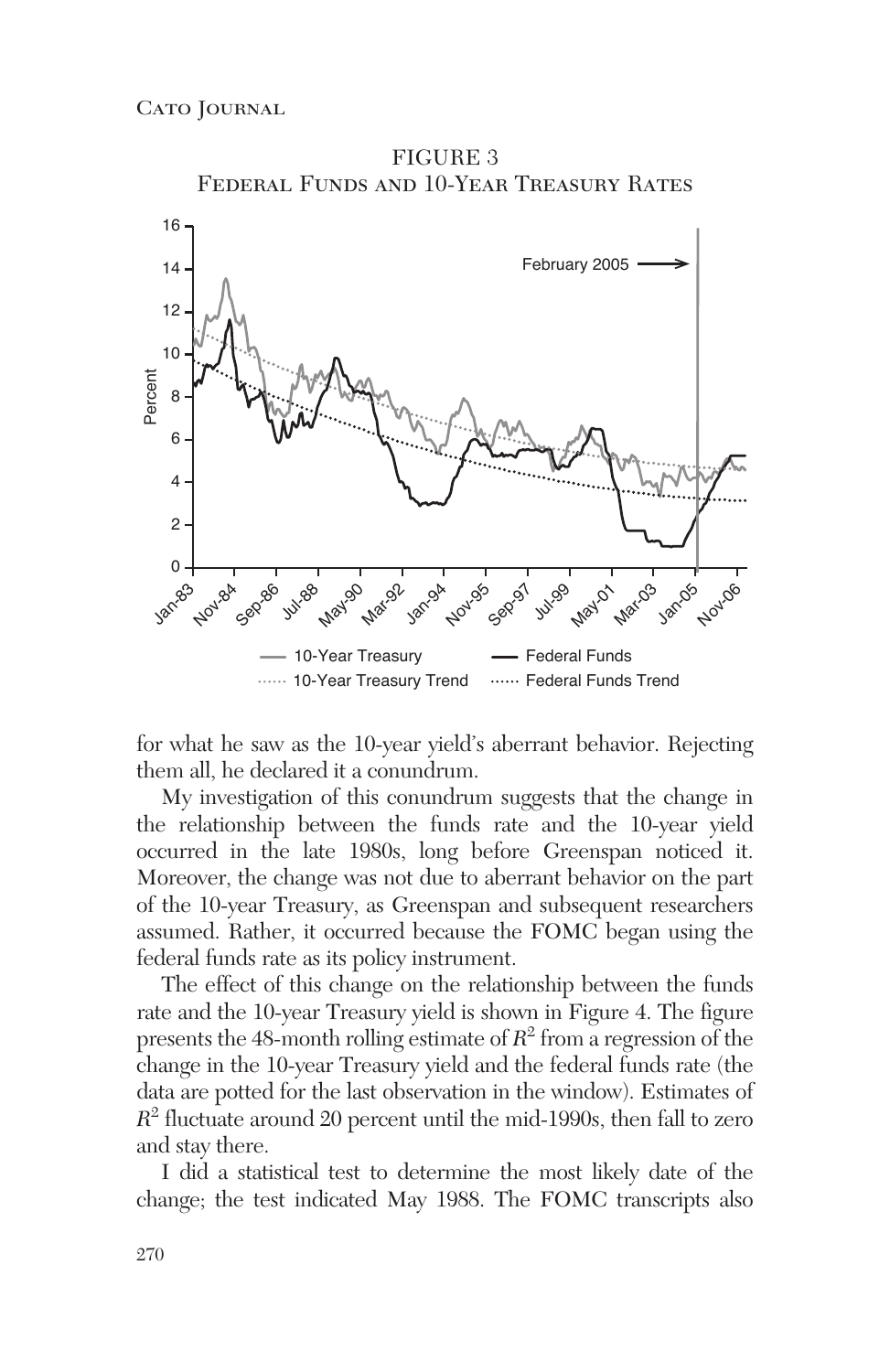

support this date. Greenspan couldn't explain the aberrant behavior of the 10-year yield because that wasn't what changed. What really happened is that, once the FOMC started targeting the funds rate, that rate changed only when the FOMC moved its target. The 10-year Treasury yield, on the other hand, continued to respond to economic fundamentals.

Figure 4 also shows this change in the behavior of the federal funds rate. After the late 1980s, the funds rate moves with the FOMC's target and is less affected by news about economic fundamentals. The relationship between the funds rate and the FOMC's funds rate target became increasingly close as the FOMC became increasingly open about the target rate.

This change in the relationship between the 10-year Treasury yield and the funds rate went unnoticed for so long because both rates were trending down. The common trends in the two rates can be seen in Figure 3. The spread between the trends is 141 basis points.2 Greenspan noticed the change in early 2005 because by then

<sup>&</sup>lt;sup>2</sup>These trend lines are restricted to be identical. However, the trends are nearly identical to those shown even without that restriction.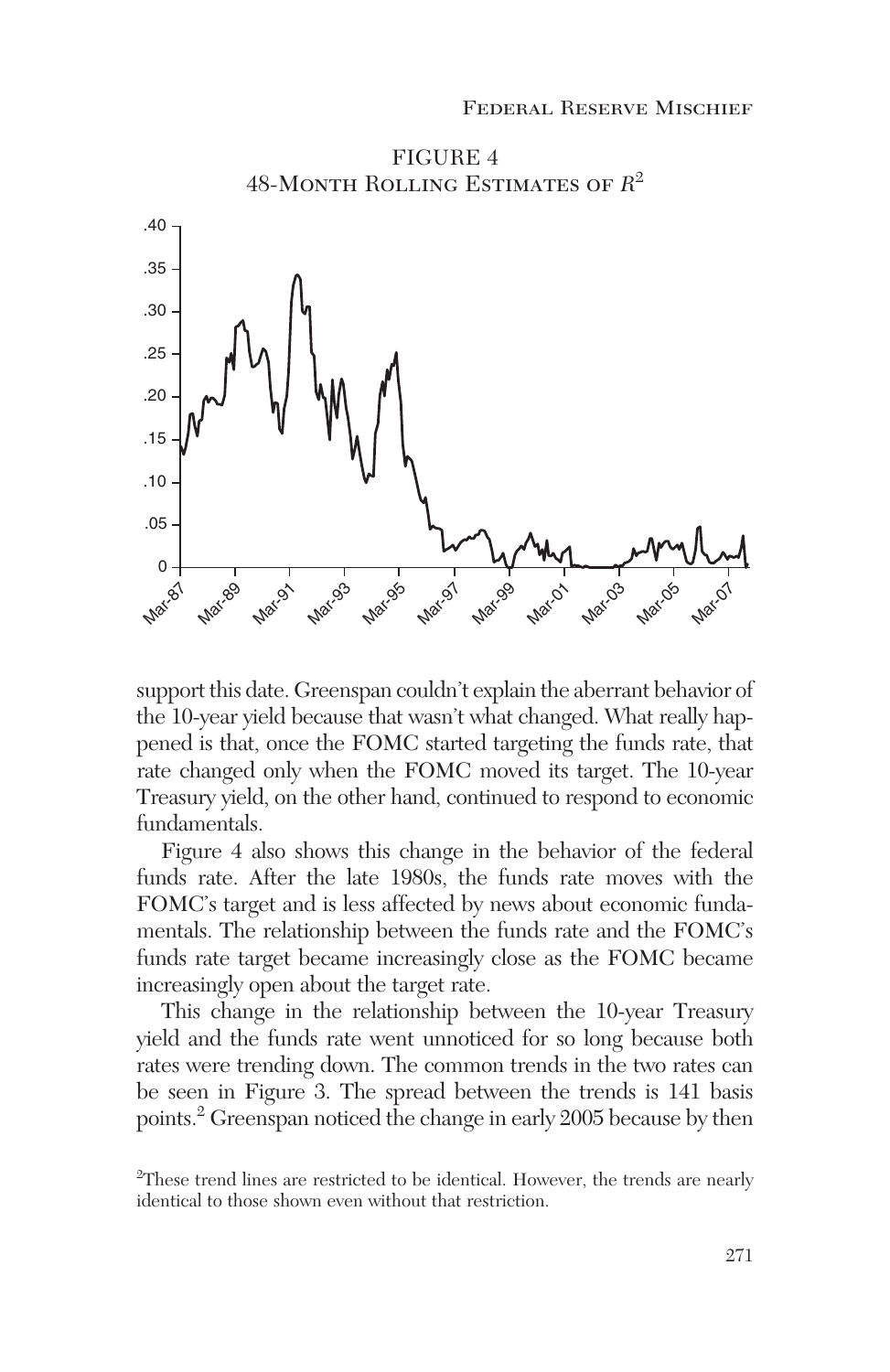

the trends were flattening out. However, the dramatic effect of the FOMC's adoption of the funds rate as its policy instrument on the relationship between the levels of the rates is obvious when the common trends are removed, as shown in Figure 5. Both rates move closely together until the late 1980s, but move more independently thereafter. There are periods when the rates are positively correlated, negatively correlated, or uncorrelated.

The FOMC's adoption of the funds rate as its policy instrument changed the relationship between the funds rate and *all* Treasury rates. The effect of a change in the funds rate target is larger on shorter-term rates than on longer-term rates. Consequently, the shift to targeting the funds rate also affected the relationships *among* Treasury rates. This can be seen in many ways. For example, Figure 6 shows the federal funds rate and the 20-, 10-, and 5-year Treasury yields from March 1983 to March 2007 (the vertical line denotes May 1988). The three yields move closely together as they rise and fall until the late 1980s. Thereafter, not only are the spreads larger on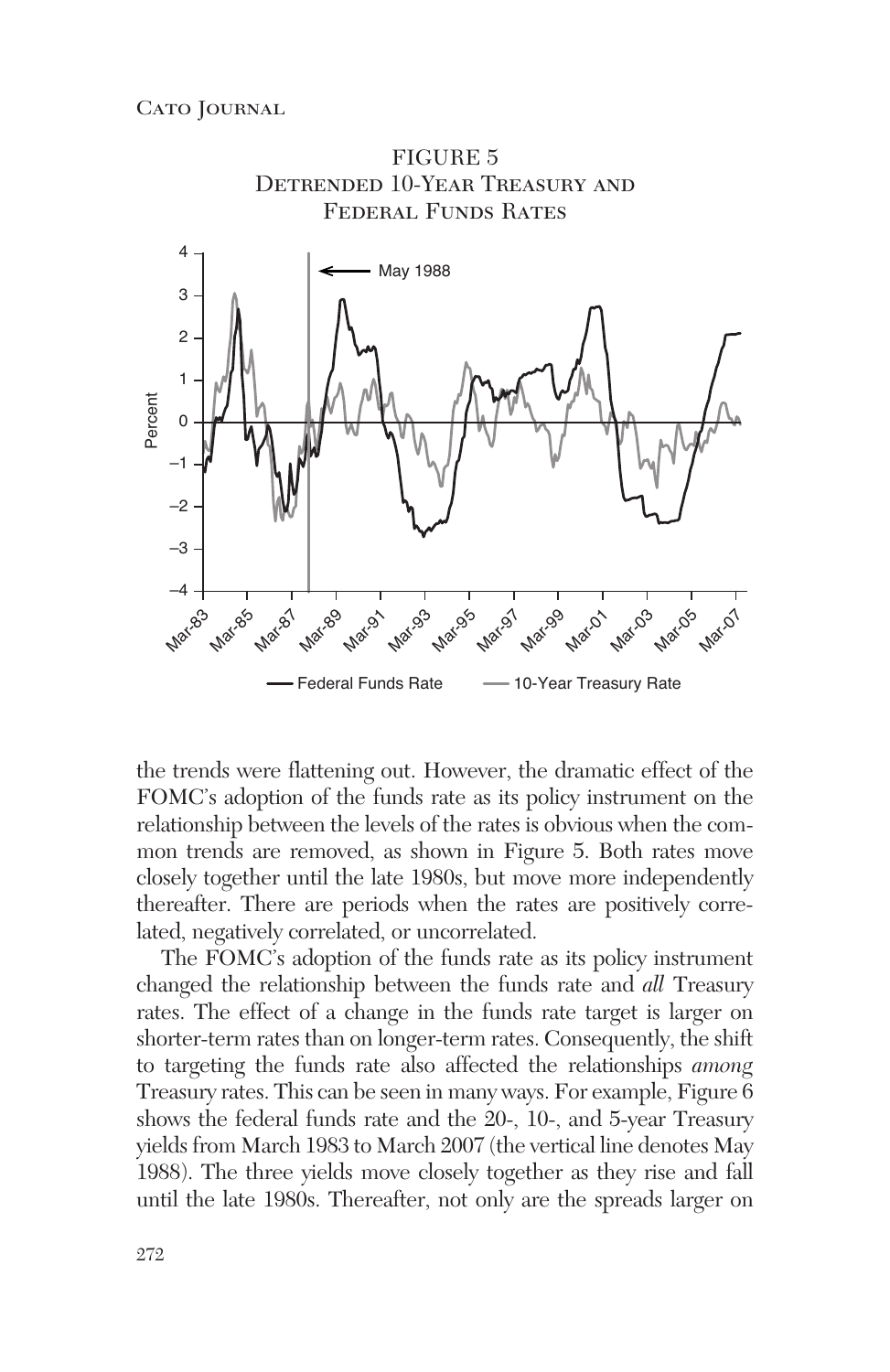

FIGURE 6 20-, 10-, and 5-Year Treasury Yields

average, but they also widen when the funds rate declines and narrow when the funds rate rises.

The effect of this change on the spread between the 5- and 10 year Treasury yields from July 1954 to September 2016 is shown in Figure 7 (the vertical line denotes May 1988). The spread fluctuated around zero until the late 1980s and averaged just 11 basis points up to May 1988. In contrast, the spread was much larger after May 1988. It averaged 55 basis points, and was seldom negative. It reached 100 basis points or more on some occasions. Note that the spread became particularly large during the three periods when the funds rate was reduced to atypically low levels. Consequently, it seems the FOMC's low interest rate policy caused the 5-year yield to be lower than it would have been otherwise. Though not shown here, the spread between the 20- and 10-year Treasury rates changed similarly, so the policy also depressed the 10-year yield relative to what it would have otherwise been.

Figure 8 shows the spread between the 1-year Treasury rate and the 3-month T-bill rate. The spread narrowed after the late 1980s, reflecting the fact that shorter-term rates were more affected by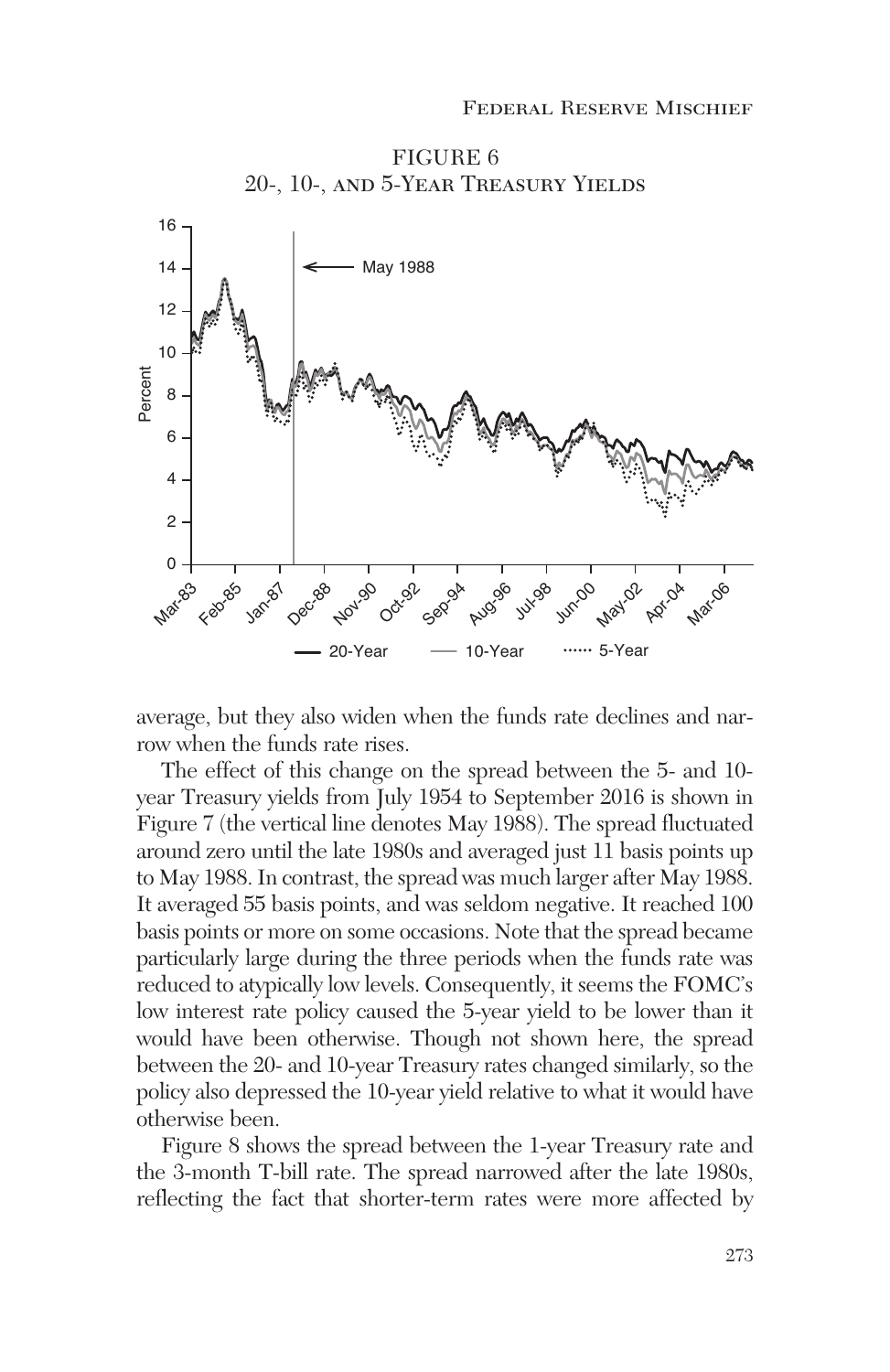

FIGURE 7

## FIGURE 8

Federal Funds Rate and the 1-Year/3-Month Spread

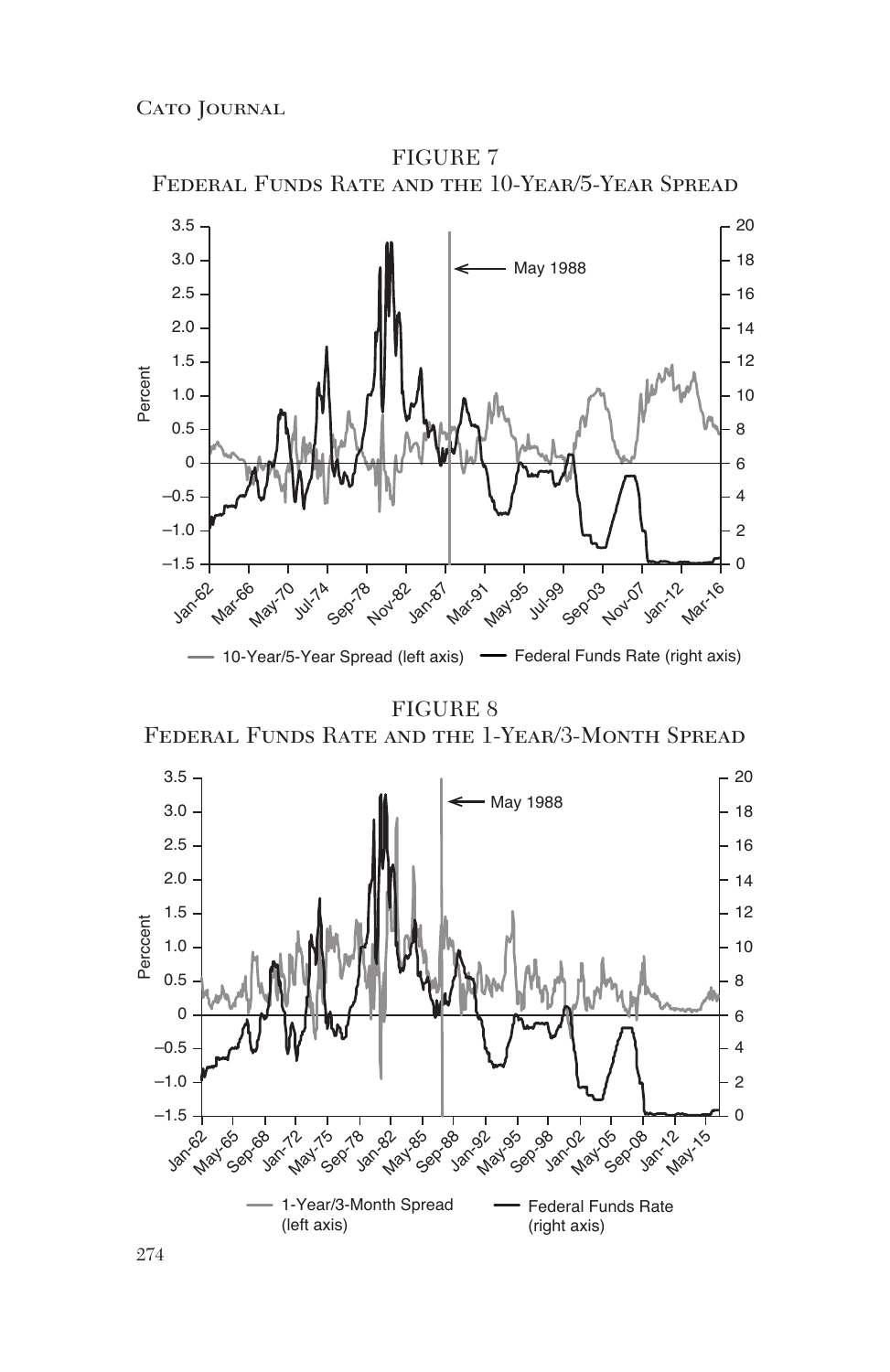changes in the funds rate than longer-term rates. The spread has been particularly low since the FOMC began its low interest rate policy. The spread between the funds rate and the 3-month T-bill rate behaves similarly.

Of course, inflation and output growth were considerably more stable in the 1990s and 2000s than they had been previously. Hence, some might argue that the smaller spread was due to these factors, and not the FOMC's use of the funds rate as a policy instrument. If that were the case, however, the effect on long-term and short-term rate spreads should have been similar. That it was not suggests that shifting patterns of growth and inflation cannot explain the change in the behavior of short-term rates.

In my view, the FOMC's use of the funds rate as a policy instrument caused interest rates along the yield curve to be pulled by opposing forces after the late 1980s. Market fundamentals were pulling longer-term yields in the direction of those fundamentals, while the FOMC's funds rate policy was pulling rates in the opposite direction. Figure 7 shows that, when the FOMC funds rate was more or less in line with economic fundamentals, long-term spreads were lower and at levels more consistent with those of the prior period. Shorter-term spreads, however, continued to be more heavily influenced by the behavior of the funds rate.

This explains why I am certain that the FOMC's low interest rate policy has caused interest rates across the yield curve to be lower than they otherwise would have been. I will now turn to discussing the practical consequences of that policy.

#### *Distorting the Allocation of Resources*

The FOMC's low interest rate policy has distorted bond yields. Consequently, it has also distorted the allocation of real economic resources. This, of course, was the FOMC's intention. The problem is myopia: the FOMC could see only good things happening—that is, that lower rates would increase spending, output, and employment. But this is not what actually occurred, and for good reasons.

For one thing, economists have known for some time that consumer and business spending is not very interest rate–sensitive. Indeed, as Bernanke and Gertler (1995) noted in their highly cited "Black Box" article, there is little reason to believe that low interest rates should have much effect on spending. Moreover, what effect lower interest rates do have on spending should be particularly weak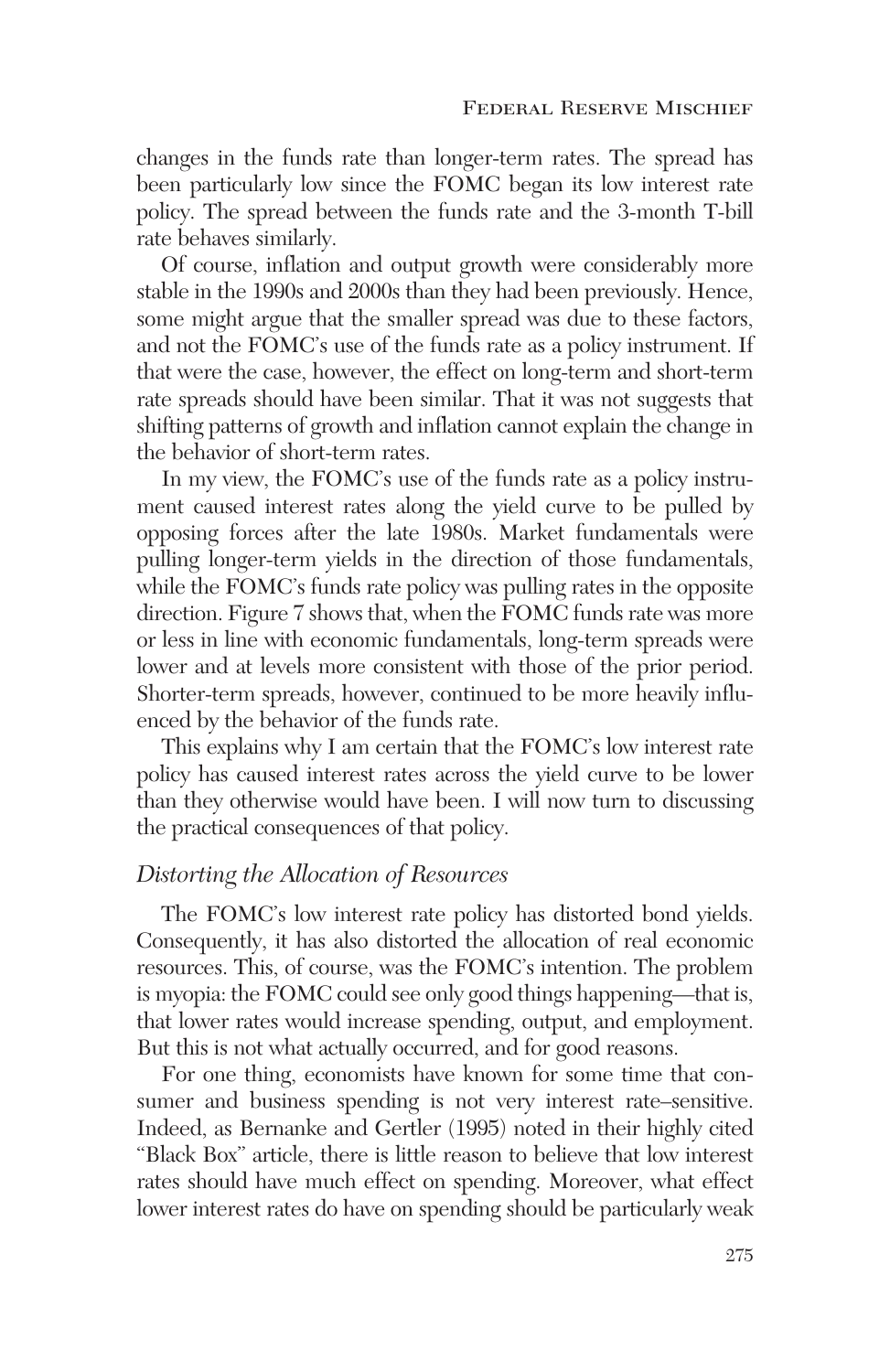during financial crises and recessions, when investment prospects are poor, and flights to safety are widespread. This is truer still for the 2007–09 recession, which was accompanied by a tremendous overhang of residential real estate and associated infrastructure—roads, utilities, and so on.

The distortions brought about by atypically low interest rates are difficult to know and, hence, impossible to predict. However, it is clear that the FOMC's policy has inflated equity and real estate prices. That these prices are inflated is reflected in Figure 9, which I call "my scary graph." The figure shows household net worth as a percentage of personal disposable income since the first quarter of 1952. Household net worth increased gradually from 1974 to the mid-1990s, but then increased by nearly 120 percentage points between the fourth quarter of 1994 and the first quarter of 2000. This increase was fueled by a dramatic rise in equity prices spawned by easy credit and an unbridled—and in some instances unwarranted—optimism about technology. The dot-com bubble burst in the first quarter of 2000 and household net worth went with it.



FIGURE 9 Household Net Worth as a Percentage of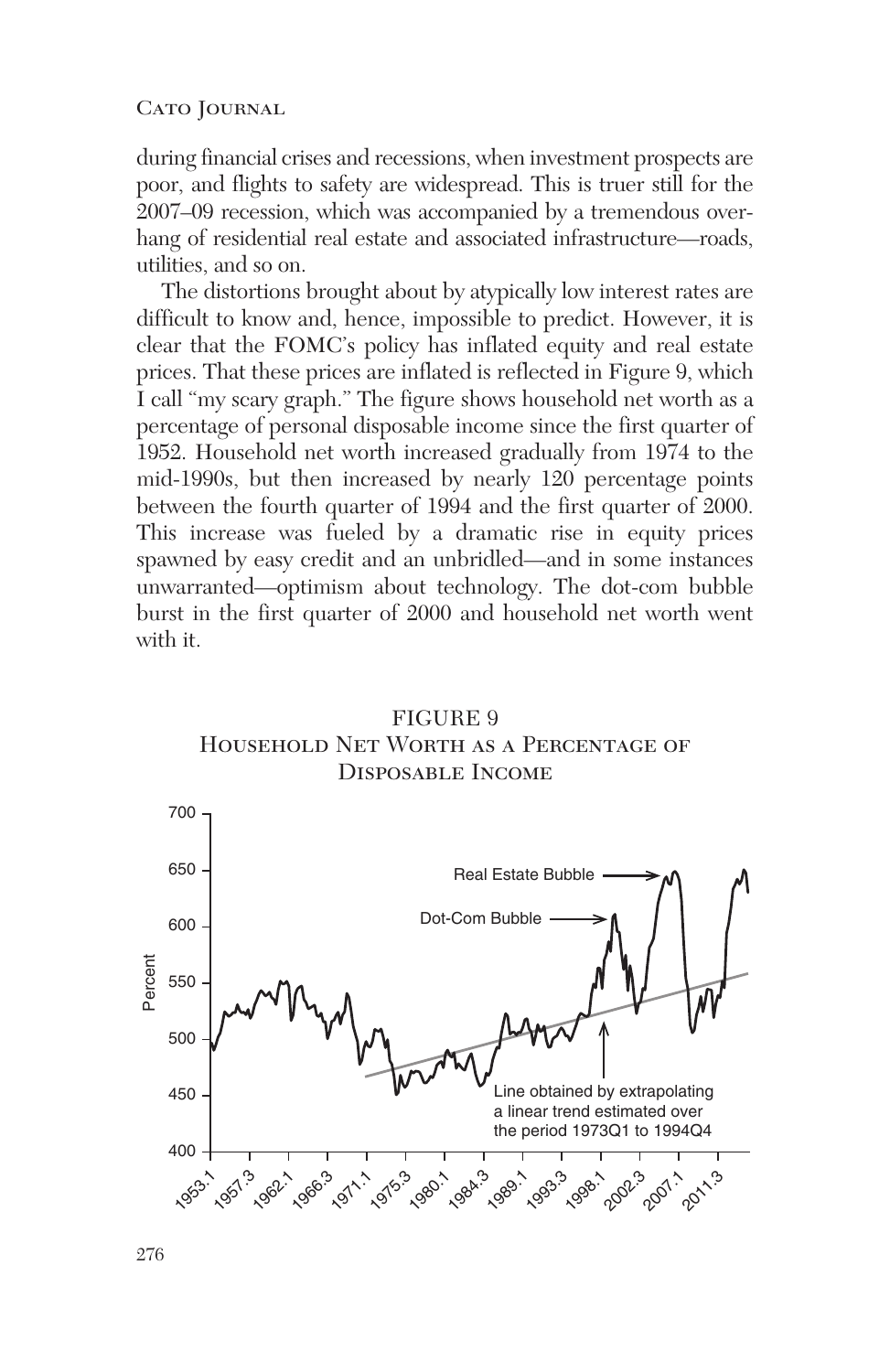Household net worth began increasing again in early 2003 and reached an even higher peak in the fourth quarter of 2006. This rise was fueled by aggressive monetary policy, lax lending standards, illconceived and ill-advised government policy, and the misguided belief that house prices could not fall nationally. The Fed kept the funds rate target at the then historically low level of 1 percent from June 2003 to June 2004, and subsequently increased it slowly at what the FOMC called a "measured pace." Household wealth increased dramatically as house prices rose, only to collapse as house prices fell.

Household wealth has risen again above its previous peak. This latest increase is fueled by equity prices and house prices—not by real assets. I don't see any way that household wealth can increase much further. Indeed, I find it hard to believe that it can stay at its current, inflated level. The question is: Will household wealth fall precipitously, as it did on the previous two occasions, or will it decline slowly over time? I believe the FOMC's aggressive low interest rate policy has set the economy up for another financial crisis and recession. What remains unknown is the triggering mechanism.

The Fed's low interest rate policy has also caused excessive risk taking. Pension funds were affected in two ways. First, the Fed's purchase of over \$2 trillion in long-term Treasuries deprived pension funds of over \$2 trillion of safe assets. When the FOMC announced it would purchase an additional \$600 billion in long-term Treasuries, I told my colleagues at the St. Louis Fed that the FOMC should call this the "make-pension-funds-take-more-risk" policy. Second, the FOMC's persistent low interest rate policy caused longer-term yields to be lower than they would have been otherwise, which also forced pension funds to hold more risky portfolios.3

The Fed's low interest rate policy has penalized savers, inflated the prices of existing assets, but generated relatively little new capital. Retirees and others on fixed incomes have been hit particularly hard. They face two bad choices: live on substantially less or invest in significantly more risky assets.

It is interesting that an impending disaster caused by the FOMC's QE policy has gone essentially unnoticed. The FOMC's QE policy has produced a massive increase in the money supply. This is illustrated

 ${}^{3}$ For other negative effects of the FOMC's policy, see Dowd and Hutchison (2017).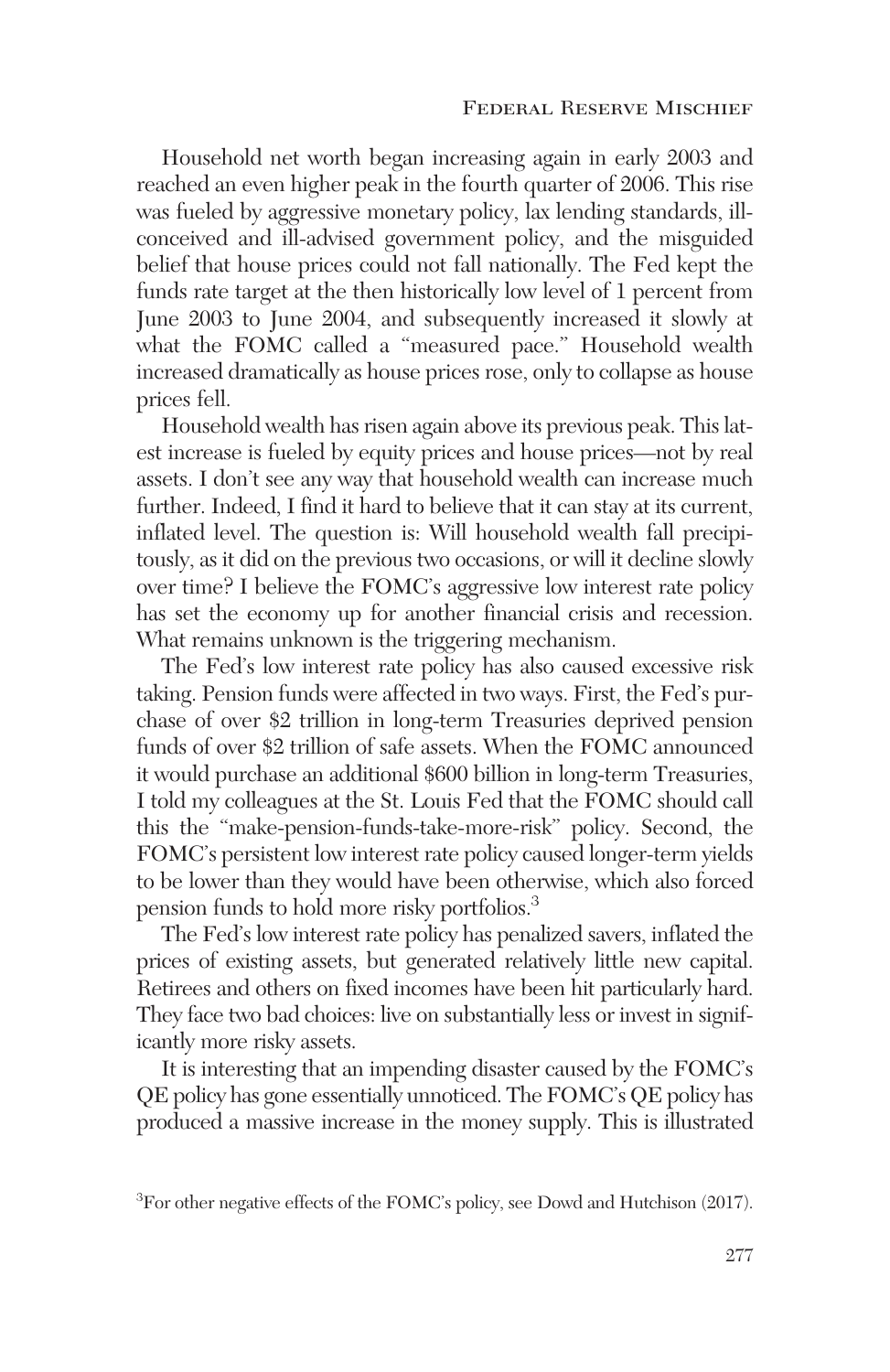in Figure 10, which shows the M1 money measure from January 1960 to September 2016 (the vertical line denotes September 2008). There has been a massive increase in reserves. The increase was initially fueled by the Fed's lending following Lehman's announcement, but ballooned with the FOMC's QE program. The Fed's lending increased total reserves by \$775.1 billion from August to December 2008. Bank lending during this period caused total checkable deposits to increase by \$162.4 billion—a 26 percent increase in just four months. The reason, of course, is that banks were no longer financing their lending with large certificates of deposit and other loans, as they did when excess reserves were only about \$2 billion. Instead, banks were financing their loans with reserves supplied by the Fed. If banks had transformed the additional \$775.1 billion in reserves into required reserves, they would have had to make at least \$9.3 trillion in news loans or investment. Try as they might, banks just couldn't make that many loans. Consequently, most of the new reserves (\$765.4 billion) accumulated as excess reserves.

The FOMC's QE program exacerbated this problem. The Emergency Economic Stabilization Act of 2008, passed on



FIGURE 10 M1 January 1960–September 2016 (Trillions of Dollars)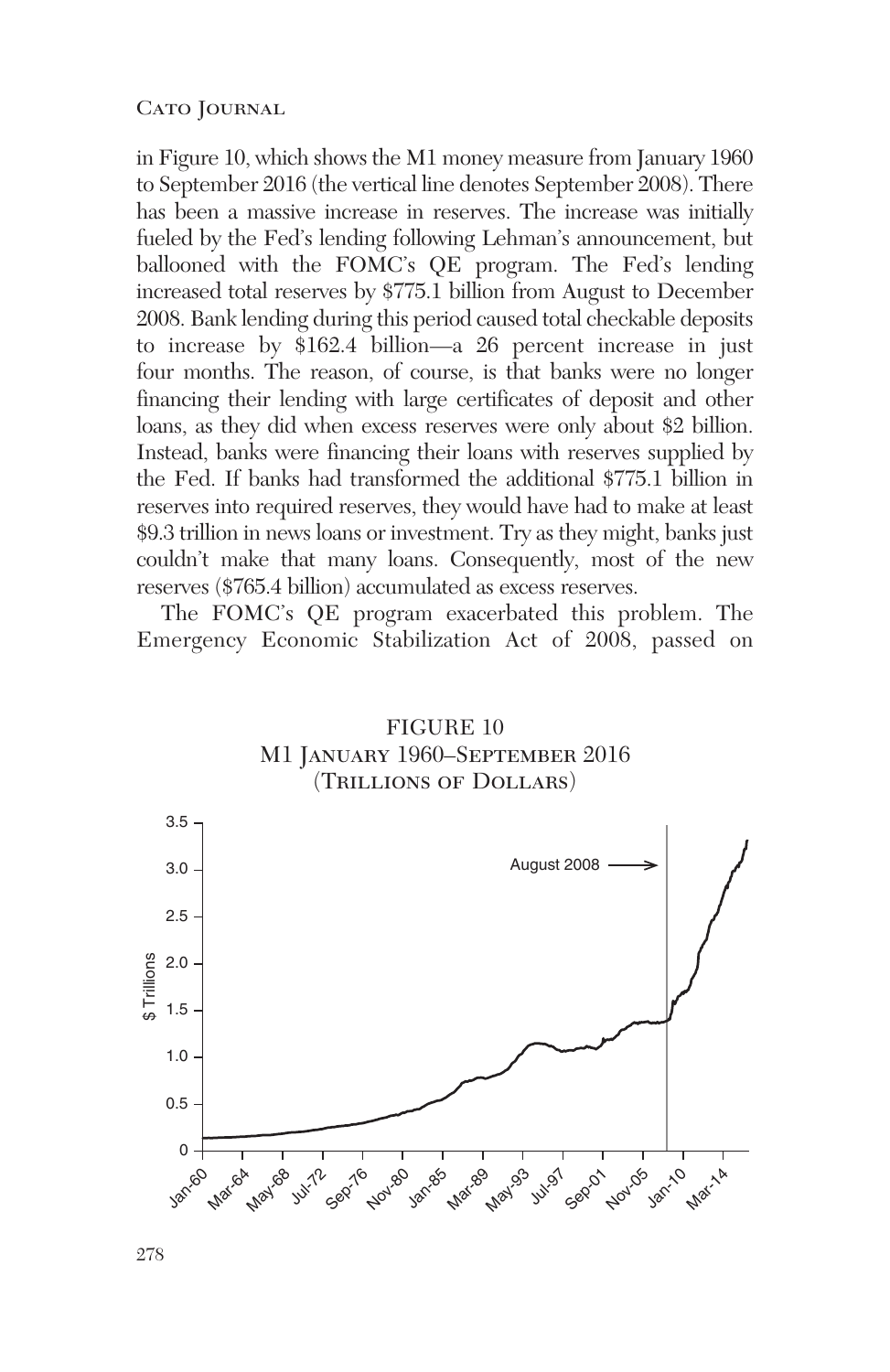October 3, 2008, allowed the Fed to pay interest on excess reserve balances (IOER). The IOER rate was 25 basis points until December 16, 2015, when it was increased to 50 basis points. It was thought that IOER would cause banks to hold excess reserves rather than make loans and investments, and thus prevent a large expansion of the money supply. However, required reserves have nearly quadrupled since Lehman's bankruptcy announcement, increasing from \$43.9 billion in August 2008 to \$166.6 billion in October 2016. This increase has been associated with a massive increase in total checkable deposits and, hence, M1. Figure 10 shows that M1 has increased more since August 2008 than it did in the previous 48 years, rising from \$1.4 trillion to \$3.3 trillion. Yet banks still hold nearly \$2 trillion in excess reserves. The ratio of checkable deposits to required reserves has averaged 11.5 since January 2015. Banks would have to make an additional \$23 trillion in loans to return excess reserves to the pre-Lehman level of about \$2 billion—an impossible task!

The conventional wisdom that banks are voluntarily holding excess reserves is nonsense. Banks have an incentive to make any loan or investment with an expected risk-adjusted rate of return that is higher than the IOER. Hence, banks have made riskier loans than they would have made otherwise. They will continue to do this as long as the risk-adjusted return on loans is higher than the IOER. Of course, the FOMC could raise the IOER to a level sufficiently high to quell banks' incentive to make risky loans.<sup>4</sup> But this seems improbable, because the rates on loans and investments increase with the IOER—and it's unlikely the dog will manage to catch its tail. It is more likely that banks will instead continue making risky loans and the money supply will continue to increase at a rapid pace.

Bernanke (2016), Cochrane (2014), and others have suggested that the Fed can operate indefinitely with a large balance sheet. Specifically, Bernanke notes that "with the enormous quantity of reserves now available . . . small changes in the supply of reserves no longer suffice to control the funds rate," erroneously inferring that the Fed historically controlled the funds rate through open market operations.<sup>5</sup> He suggests some "pros" and "cons" for

<sup>&</sup>lt;sup>4</sup>However, Selgin (2016) has noted this would be illegal.

 $5$ See Thornton (2014c), in which I show why the Fed cannot in reality control the federal funds rate with open market operations. See also Friedman (1999).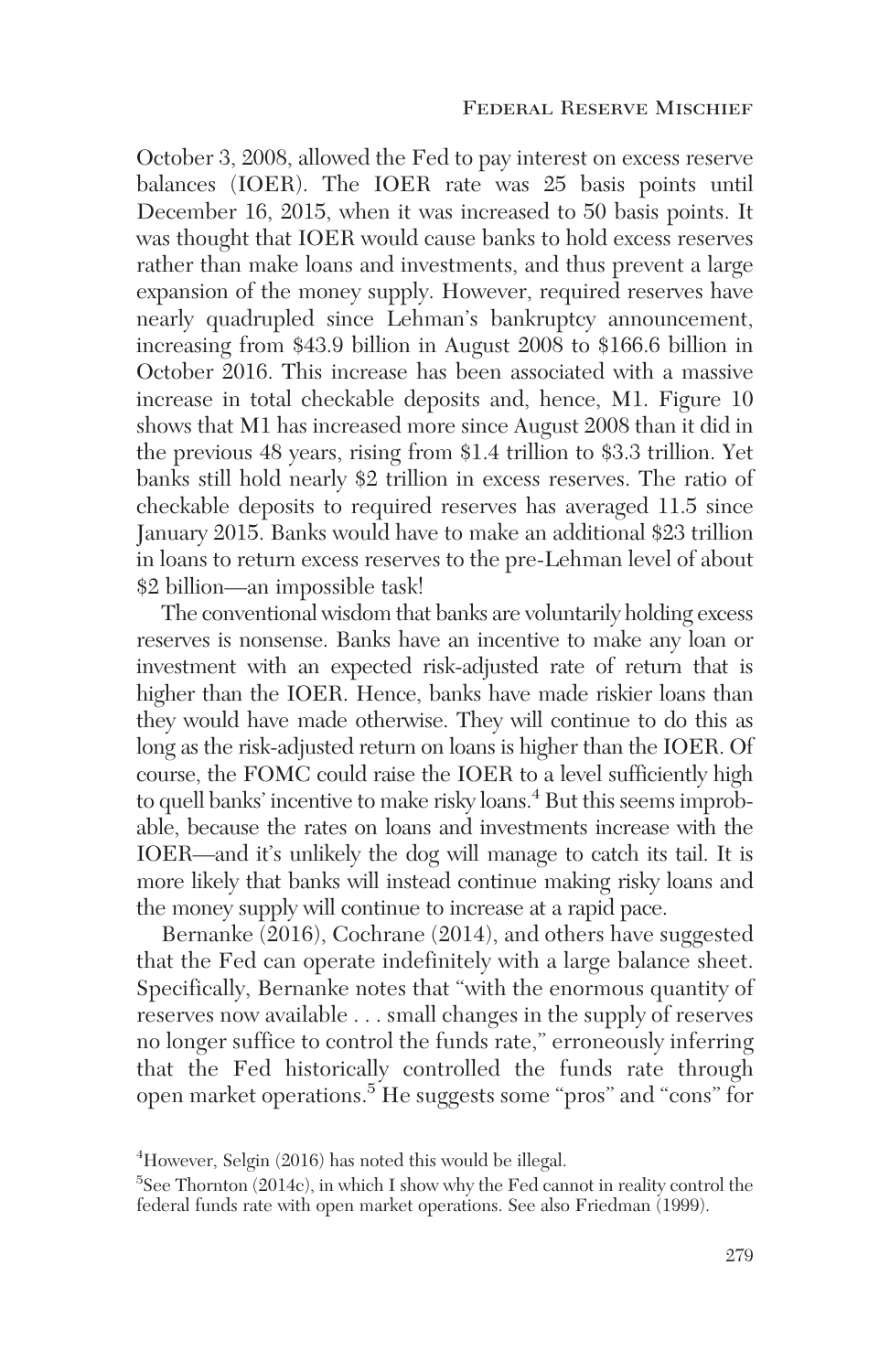having a permanently large balance sheet, but ignores the effect on the money supply and its likely drastic consequences. The Fed could operate this way if it set reserve requirements at 100 percent, but this would require the Federal Reserve Act be amended, which is unlikely.

Some might say: "Who cares about M1? Goods and services inflation is well-contained." Well, yes—but for how long? So far inflation has shown up primarily in equity and home prices. But I believe that, if the rapid pace of money growth—11 percent for the past eight years—continues (which it assuredly will unless the FOMC begins normalizing its balance sheet very soon), this money will eventually be reflected in consumer prices as well. If that does happen, QE will have created an inflation disaster.

Why a disaster? First, the Fed has historically been slow to respond to increased inflation pressures. I suspect this time will be no different. Indeed, several members of the FOMC have suggested they would be comfortable with inflation somewhat in excess of the FOMC's 2 percent target. Second, the FOMC will find it nearly impossible to shrink the balance sheet fast enough to avoid further increases in M1. Third, there is no hope that the FOMC would reduce M1 to avoid the impending inflation disaster. The only way this could be done is by a marked increase in reserve requirements. This too seems highly unlikely. In any event, by the time the FOMC got around to implementing such a policy, the inflation-expectations cat would be out of the bag.

## When Did the Credit Trap Begin?

I am inclined to believe that the horrendous monetary policy the FOMC has pursued since the financial crisis is a reflection of a broader societal problem. It seems to me that society has steadily increased its reliance on credit over the last 50 years. The increased reliance on credit is reflected in a variety of ways—not only in the FOMC's monetary policy. For example, debt-reliance is reflected in the fact that the federal government has run a persistent budget deficit since at least 1970. Prior to 1970, budget deficits in some years were partially, or in some cases fully, offset by surpluses in subsequent years. Since then, deficits have been large by historical standards, and more often than not have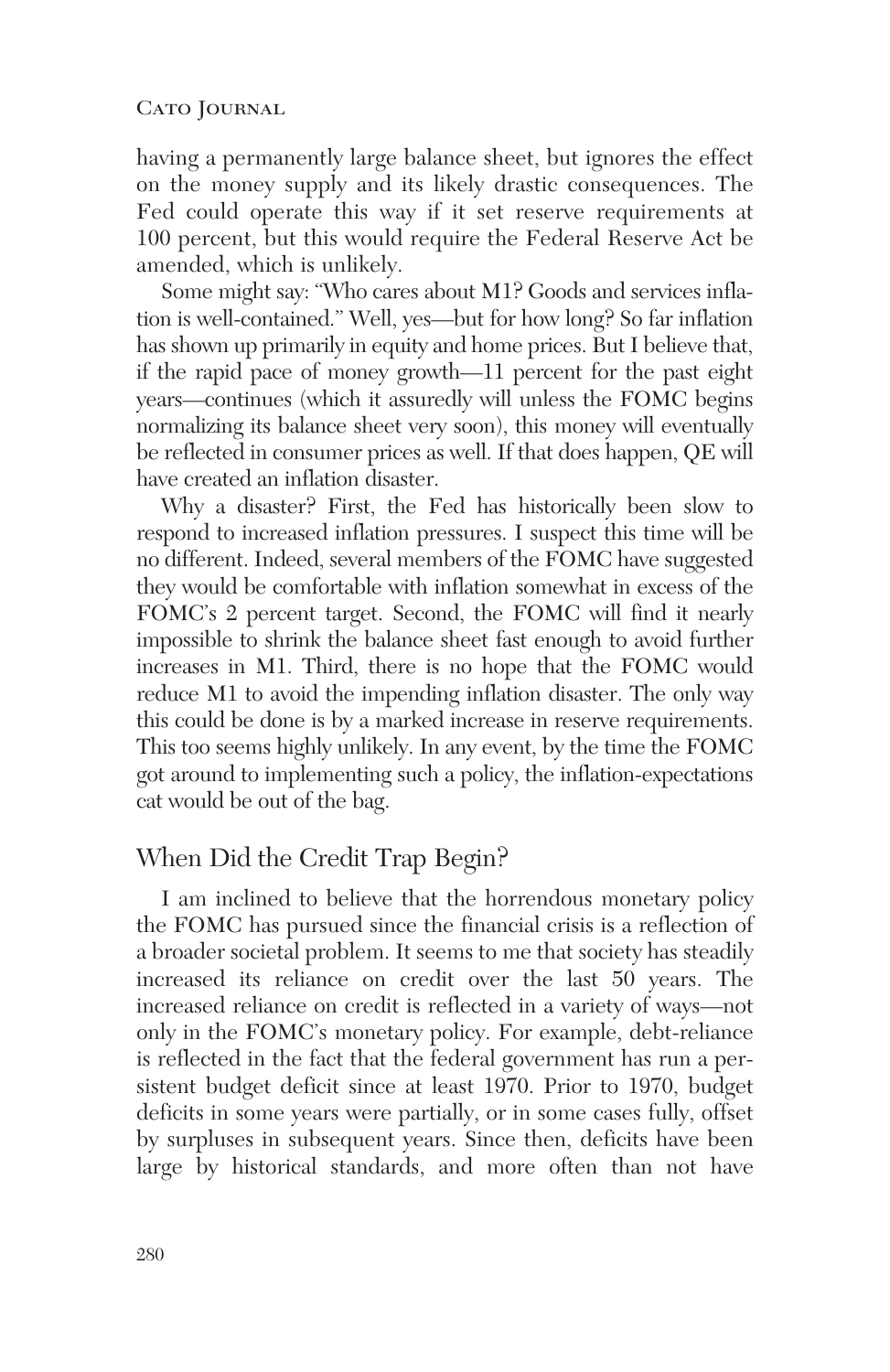increased as a percentage of GDP. There have been only four surplus years (1998–2001) since 1970. The public debt is now 52 times larger than it was then, while GDP is only 17 times larger. Hence, the federal debt, which was 35 percent of GDP in 1970, is now 105 percent of GDP.

The increased reliance on credit is also reflected in the willingness of federal, state, and local governments to take on ever-larger unfunded liabilities. The federal government's pension funds and other promises (e.g., Social Security, Medicare, and Medicaid) are grossly unfunded, and most state and local pensions are woefully underfunded—by some estimates as much as \$3 trillion short of what is needed.

Credit-reliance is also reflected in financial innovations such as collateralized debt obligations, securitization, and credit default swaps. Collateralized debt obligations compound rather than reduce risk. Securitization and credit default swaps distance the lender from the assets that secure the loans. The result is a tendency to create more promises than there are real assets to back them. As a consequence, asset prices rise above their long-run value. I don't believe the house price bubble could have occurred if most real estate loans were made and held locally.

It is hard to know exactly the cause of this credit trap. Indeed, it is likely that there are a number of contributing factors. But I believe the widespread adoption of Keynesian economics is an important one. Credit is the hallmark of Keynesian economics: if the economy is growing too slowly, the response is to borrow more and spend more. Deficit spending—whether public or private—is seen as the cure for all ills. Meanwhile, the belief that saving is essential for investment and economic growth has more or less vanished from economic discussion. When the economy is not performing to expectations, the cure is always more credit, more spending, and less saving. The FOMC's response to the financial crisis, and its policies since, are part and parcel of this approach to economic management.

## Conclusion

After the Volker Fed brought an end to the Great Inflation, the FOMC once again began equating the stance of monetary policy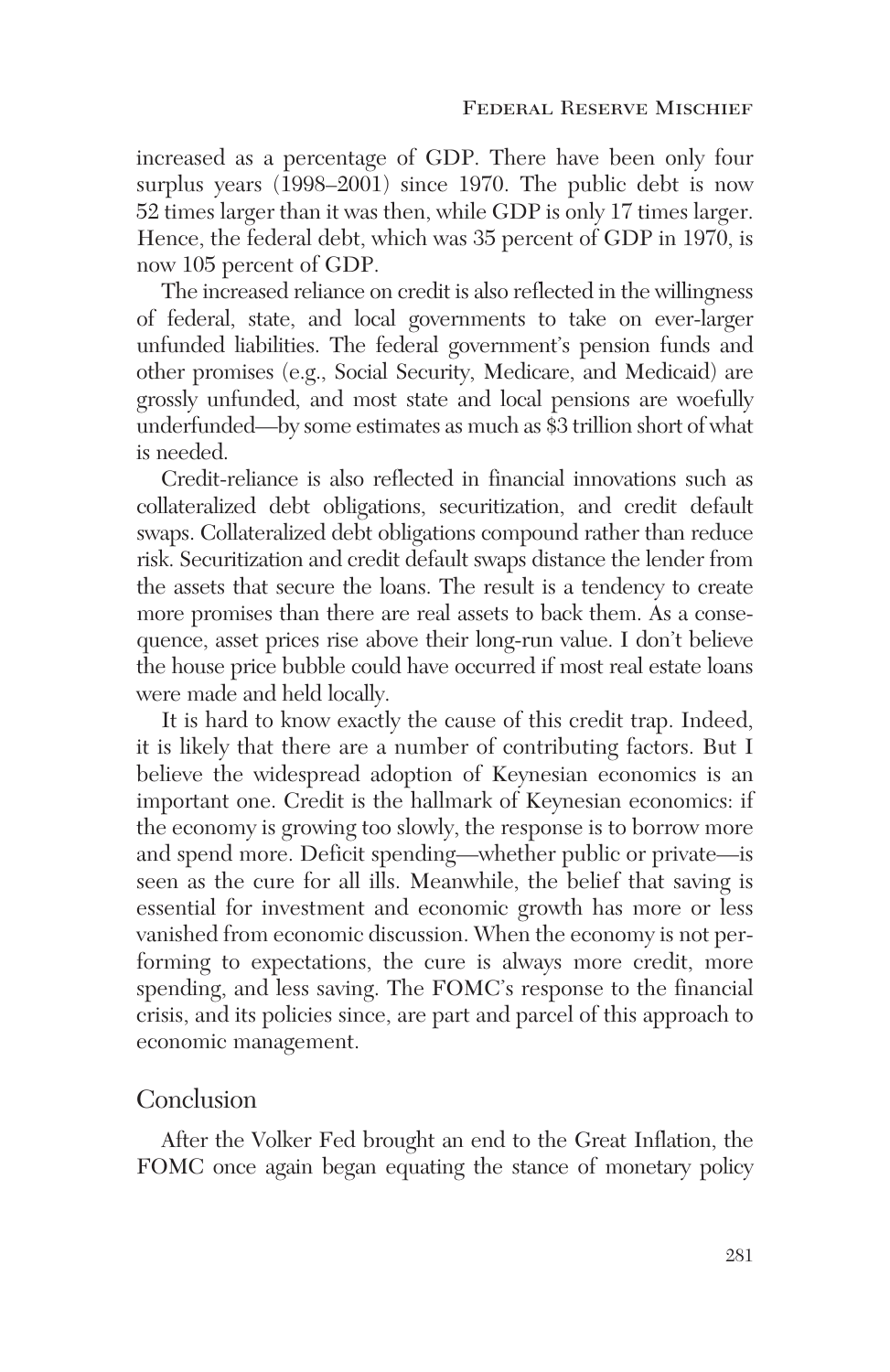with the level of the federal funds rate. The FOMC didn't want to be seen as returning to a failed practice, so it said it was using a borrowed reserves operating procedure (see Thornton 2001, 2006). The FOMC's reliance on the funds rate as an indicator of the stance of monetary policy came to a head in the late 1980s when the FOMC adopted the funds rate as its policy instrument shortly after Greenspan became chairman. Greenspan later described the metamorphosis as follows:

As you may recall, we fought off that apparently inevitable day as long as we could. We ran into the situation, as you may remember, when the money supply, nonborrowed reserves, and various other non-interest-rate measures on which the Committee had focused had in turn fallen by the wayside. We were left with interest rates because we had no alternative. I think it is still in a sense our official policy that if we can find a way back to where we are able to target the money supply or net borrowed reserves or some other non-interest measure instead of the federal funds rate, we would like to do that. I am not sure we will be able to return to such a regime . . . but the reason is not that we enthusiastically embrace targeting the federal funds rate. We did it as an unfortunate fallback when we had no other options [Board of Governors 1997: 80–81].

Yet the adoption of the funds rate as the policy instrument was not *only* due to the lack of a relationship between money and reserve aggregates, on the one hand, and things policymakers care about on the other. In fact, it was driven in large part by a theoretical model of the economy in which money and reserves do not exist in any meaningful way, or are at best implicit (see McCallum 2008 and Woodford 2008). In the New Keynesian model, monetary policy works exclusively through the interest rate channel. It is a tragedy that this school of thought is so dominant because—as I have noted elsewhere (Thornton 2014a)—the best monetary policy antidote for a financial crisis is a massive but temporary increase in credit, brought about by the expansion of the monetary base. In contrast, the Fed's preferred alternative, a persistent-verging-onpermanent low interest rate policy, is nothing more than a recipe for disaster.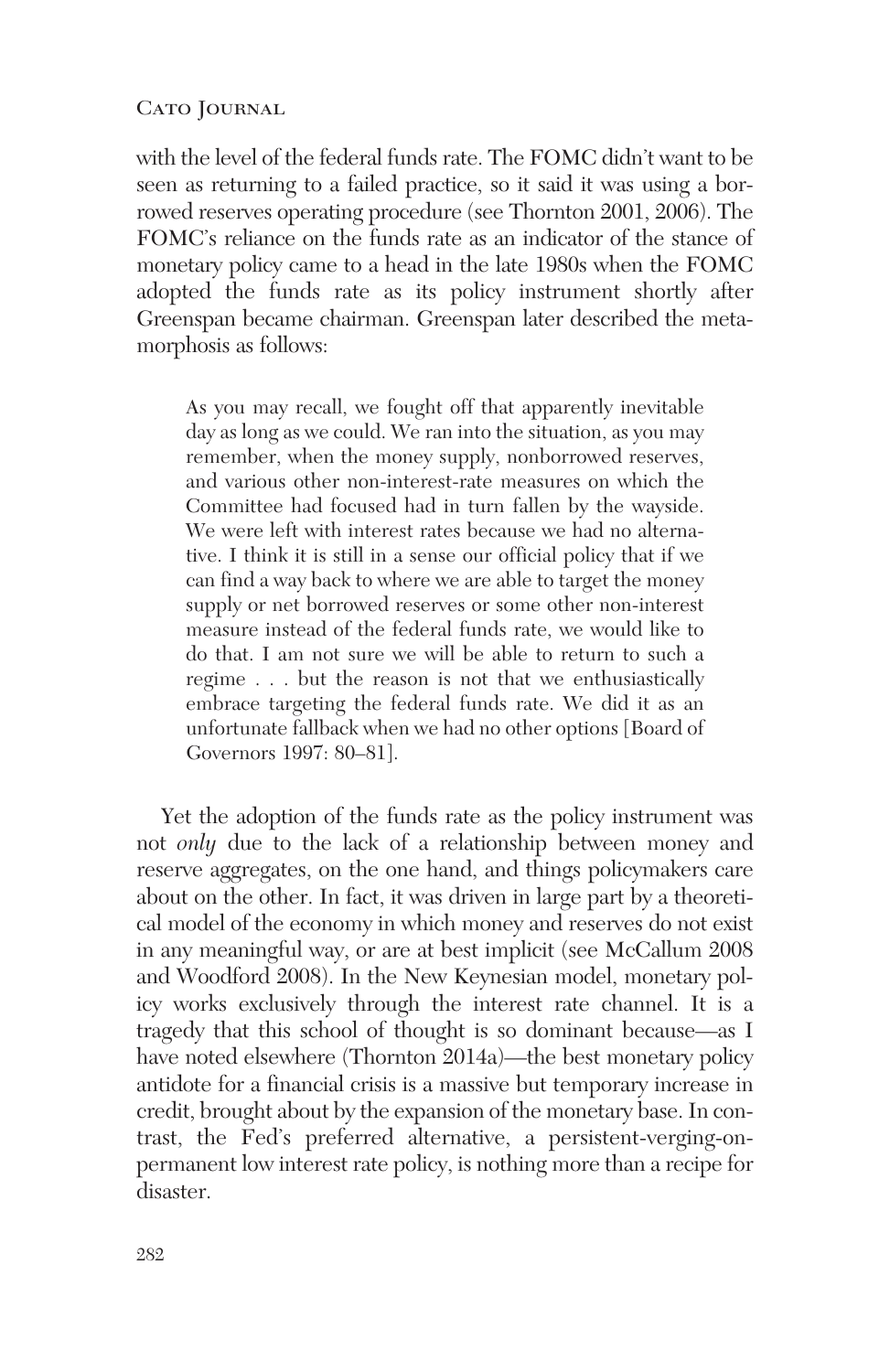References

- Bauer, M. D., and Rudebusch, G. D. (2014) "The Signaling Channel for Federal Reserve Bond Purchases." *International Journal of Central Banking* 11 (2): 233–89.
- Bernanke, B. S. (2012) "Monetary Policy since the Onset of the Crisis." Speech at the Federal Reserve Bank of Kansas City Economic Symposium, Jackson Hole, Wyo. (August 31).

(2016) "Should the Fed Keep Its Balance Sheet Large?" Brookings Institution (September 2). Available at www .brookings.edu/blog/ben-bernanke/2016/09/02/should-the-fed -keep-its-balance-sheet-large.

- Bernanke, B. S., and Gertler, M. (1995) "Inside the Black Box: The Credit Channel of Monetary Policy Transmission." *Journal of Economic Perspectives* 9 (4): 27–48.
- Board of Governors of the Federal Reserve System (1997) "Meeting of the Federal Open Market Committee, July 1–2." Transcript.
- Campbell, J., and Shiller, R. (1991) "Yield Spreads and Interest Rate Movements: A Bird's Eye View." *Review of Economic Studies* 58 (3): 495–514.
- Cochrane, J. H. (2014) "Monetary Policy with Interest on Reserves." *Journal of Economic Dynamics & Control* 49: 74–108.
- Della Corte, P.; Sarno, L.; and Thornton, D. L. (2008) "The Expectations Hypothesis of the Term Structure of Very Short-Term Rates: Statistical Tests and Economic Value." *Journal of Financial Economics* 89 (1): 158–74.
- Dowd, K., and Hutchinson, M. (2017) "From Excess Stimulus to Monetary Mayhem." *Cato Journal* 37 (2): 303–28.
- Friedman, M., and Schwartz, A. J. (1963) *A Monetary History of the United States*. Princeton: Princeton University Press.
- Friedman, B. M. (1999) "The Future of Monetary Policy: The Central Bank as an Army with Only a Signal Corps?" *International Finance* 2 (3): 321–38.
- Gagnon, J.; Raskin, M.; Remache, J.; and Sack, B. (2011) "The Financial Market Effects of the Federal Reserve's Large-Scale Asset Purchases." *International Journal of Central Banking* 7 (1): 3–43.
- Greenspan, A. (2005) "Federal Reserve Board's Semiannual Monetary Policy Report to the Congress." Testimony before the U.S. Senate Committee on Banking, Housing, and Urban Affairs (February 17).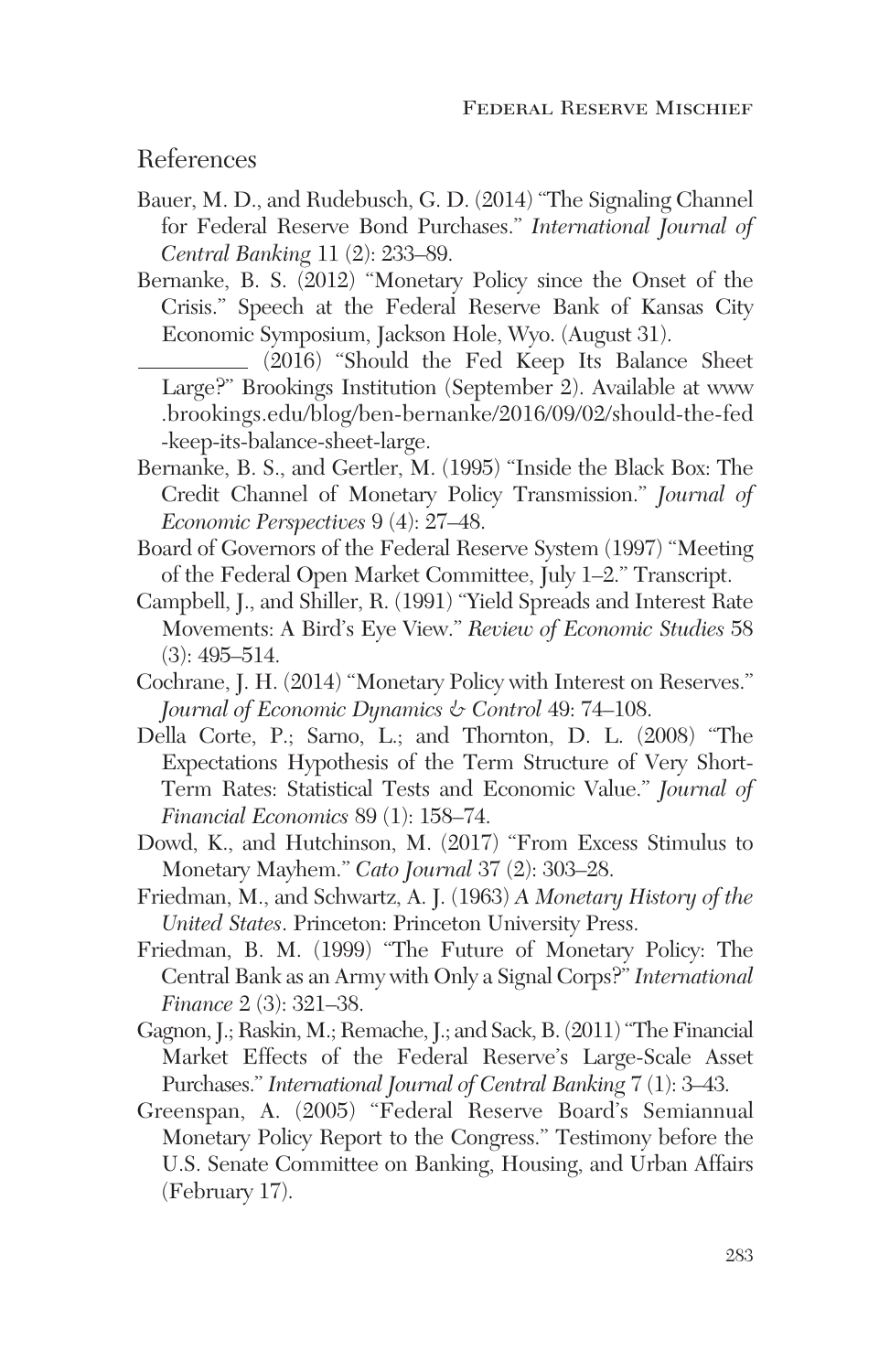- Kool, C. J. M., and Thornton, D. L. (2016) "How Effective is Central Bank Forward Guidance?" Federal Reserve Bank of St. Louis *Review* 97 (4): 303–22.
- McCallum, B. T. (2008) "How Important is Money in the Conduct of Monetary Policy? A Comment." *Journal of Money, Credit and Banking* 40 (8): 1783–90.
- Neely, C. J. (2015) "Unconventional Monetary Policy Had Large International Effects."*Journal of Banking and Finance* 53: 101–11.
- Sarno, L.; Thornton, D. L.; Valente, G. (2007) "The Empirical Failure of the Expectations Hypothesis of the Term Structure of Bond Yields." *Journal of Financial and Quantitative Analysis* 42  $(1): 81–100.$
- Selgin, G. (2016) "A Legal Barrier to Higher Interest Rates." *Wall Street Journal* (September 27).
- Thornton, D. L. (2005) "Test Of The Expectations Hypothesis: Resolving The Anomalies When The Short-Term Rate Is The Federal Funds Rate." *Journal of Banking and Finance* 29 (10): 2541–56.

(2006) "When Did the FOMC Begin Targeting the Federal Funds Rate? What the Verbatim Transcripts Tell Us." *Journal of Money, Credit and Banking* 38 (8): 2039–71.

(2009) "The Fed, Liquidity, and Credit Allocation." Federal Reserve Bank of St. Louis *Review* 91 (1): 13–22.

(2014a) "The Federal Reserve's Response to the Financial Crisis: What It Did and What It Should Have Done." In J. S. Chadha, A. C. J. Durré, M. A. S. Joyce, and L. Sarno (eds.), *Developments in Macro-Finance Yield Curve Modelling*, 90–120. Cambridge: Cambridge University Press.

(2014b) "QE: Is There A Portfolio Balance Effect?" Federal Reserve Bank of St. Louis *Review* 96 (1): 55–72.

(2014c) "Monetary Policy: Why Money Matters (and Interest Rates Don't)." *Journal of Macroeconomics* 40: 202–13.

(2015) "Requiem for QE." Cato Institute Policy Analysis No. 783 (November 17).

 $(2016a)$  "The Effectiveness of QE: An Assessment of Event-Study Evidence." Forthcoming in the *Journal of Macroeconomics*.

(2016b) "Greenspan's Conundrum and the Fed's Ability to Affect Long-Term Yields." Forthcoming in the *Journal of Money, Credit, and Banking*.